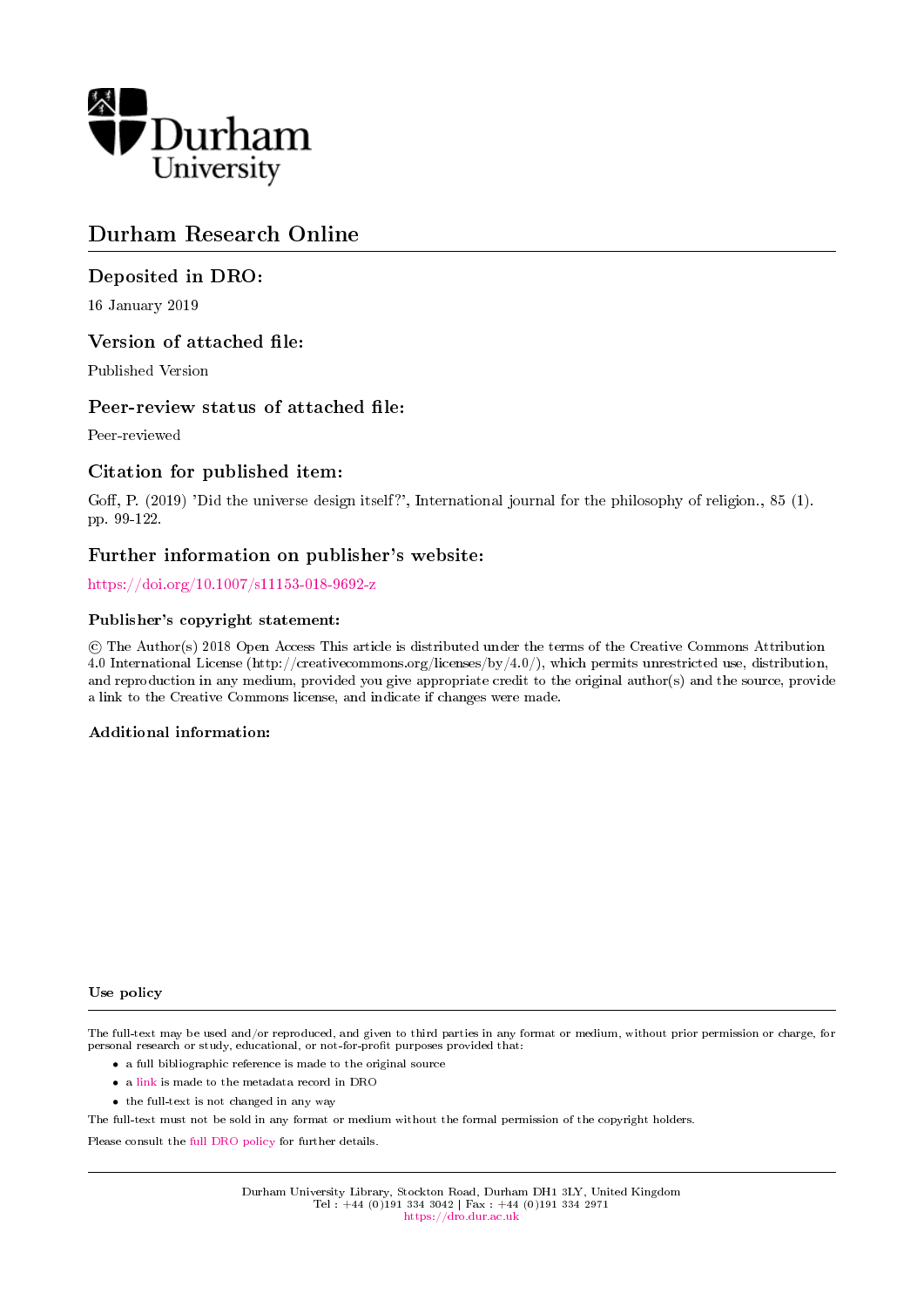**ARTICLE**



## **Did the universe design itself?**

### **Philip Gof<sup>1</sup>**

Received: 30 October 2018 / Accepted: 8 November 2018 / Published online: 24 November 2018 © The Author(s) 2018

### **Abstract**

Many philosophers and scientists believe that we need an explanation as to why the laws of physics and the initial conditions of the universe are fne-tuned for life. The standard two options are: theism and the multiverse hypothesis. Both of these theories are extravagant and arguably have false predictions. Drawing on contemporary philosophy of mind, I outline a form of panpsychism that I believe ofers a more parsimonious and less problematic explanation of cosmological fne-tuning.

**Keywords** Fine-tuning · Multiverse · Panpsychism · Russellian monism · Theism · Problem of evil · Design arguments

Once ridiculed, panpsychism is increasingly being taken seriously in contemporary analytic philosophy of mind. Many hope that it can provide an attractive middle way between physicalism and dualism, avoiding the deep difculties associated with each. In this paper, I will explore another potential application of panpsychism: explaining cosmic fne-tuning. There are a number of parameters in the basic laws of physics and initial conditions of the universe that are such that, for life to be possible, the values of those parameters needed to fall in an exceedingly narrow range. Many scientists and philosophers think there must be an explanation of why, of all the values they might have had, these parameters have precisely the values needed in order for life to be possible. There are deep difficulties with both of the standard explanations of this 'fne-tuning' of the laws of nature: theism and the multiverse hypothesis. I will argue that if one adopts a certain form of panpsychism, one can explain the fne-tuning in terms of the mental capacities of the universe, and that this constitutes a signifcantly less problematic and signifcantly more parsimonious explanation of the fne-tuning.

 $\boxtimes$  Philip Goff philip.a.gof@durham.ac.uk

Durham University, Durham, UK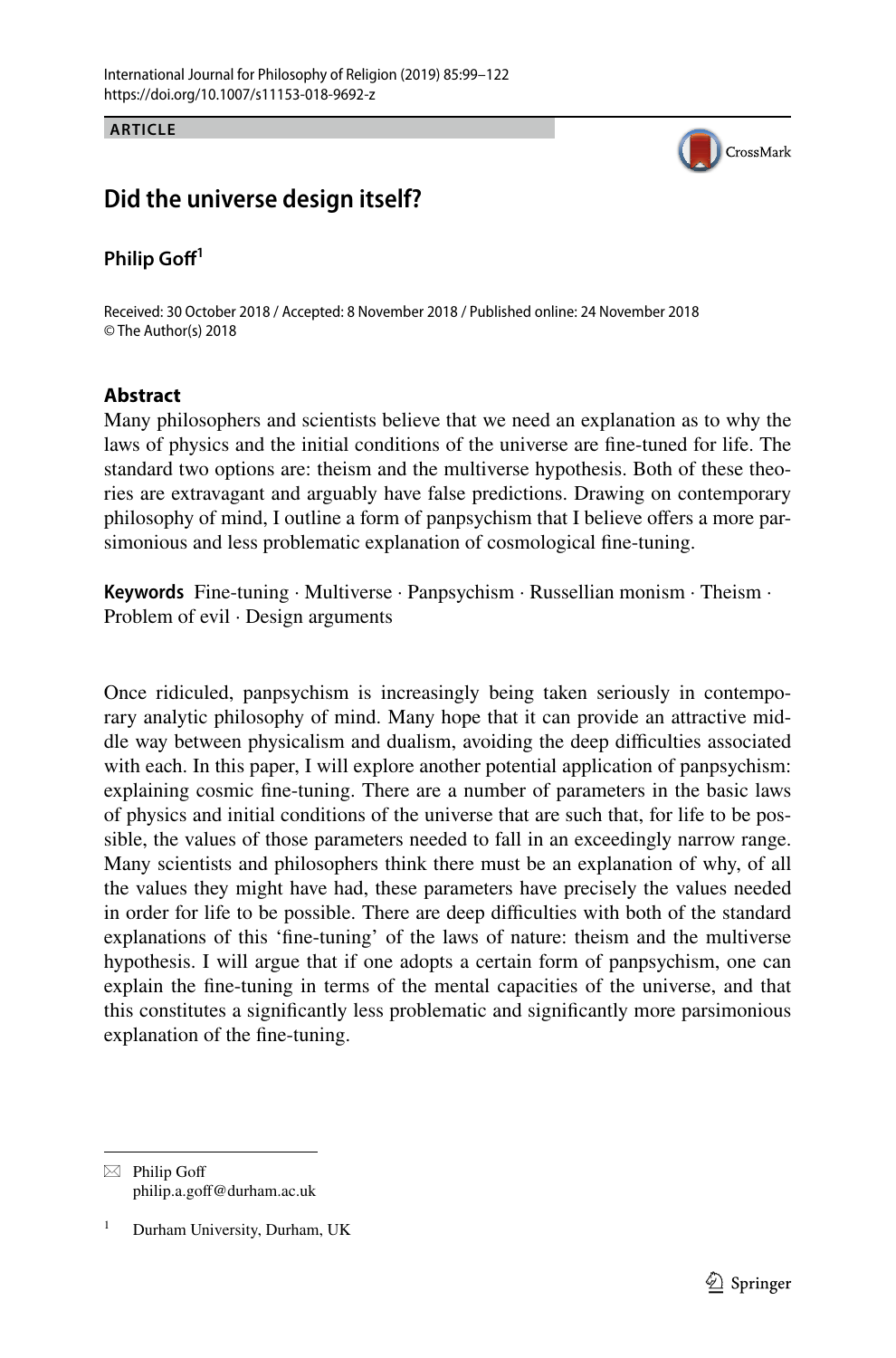#### **I – Russellian panpsychism**

#### **Russellian monism**

To understand recent sympathies for panpsychism, we must begin with the view that has become known as 'Russellian monism', so-called because it is inspired by certain theses defended by Russell in *The Analysis of Matter* (Russell [1927\)](#page-24-0).

For most of the twentieth century philosophers adopted a 'brain-frst' approach to consciousness. The idea was that the brain is the thing we really understand, through neuroscience, and the task of the philosopher is to try to understand how that thing 'gives rise' to subjective experience: to the inner world of colours, smells and sounds that each of us knows in her or his own case. Russellian monists turn this on its head, arguing that physical science tells us surprisingly little about nature of the brain—and of matter more generally—and that it is the nature of consciousness that we really understand: through being conscious. The philosophical task, then, is to build our picture of the brain around our understanding of consciousness. In opposition to the brain-frst approach, Russellian monists adopt a 'consciousnessfrst' approach to the mind–body problem.

In what sense does physical science tell us little about the nature of matter? In the public mind physics is on its way to giving us a complete account of the fundamental nature of space, time and matter. Upon refection, however, it becomes apparent that physical science is exclusively concerned with what matter *does*. Neuroscience characterises brain states in terms of their causal role in the overall functional economy of the brain, and in terms of their chemical constituents. Chemistry characterises those chemical constituents in terms of their causal relationships and in terms of their physical constituents. And physics characterises basic physical properties entirely dispositionally. Mass, for example, is characterised in terms of the dispositions to attract and to resist acceleration. The physical sciences provide us with rich information about how physical entities behave but tell us nothing about their intrinsic nature.

One response to this fact is to deny that matter has an intrinsic nature, in so far as this is defned as something which would go beyond its causal properties. Let us say that a physical object—such as an electron or the cerebellum—has an 'intrinsic nature' just in case it instantiates *categorical properties*, where a 'categorical property' is defned as a property with a more-than-merely-dispositional nature, that is to say a nature that cannot be completely captured in causal terms.<sup>[1](#page-2-0)</sup> A categorical property may involve, or realise, causal powers, but there is more to its nature than its causal features.

Why believe in intrinsic natures and categorical properties? If physics just tells us what matter does, then maybe that's all there is to matter. Maybe once you know what an electron does, you know everything there is to know about what an electron is. On this view—known in the philosophical literature as 'dispositional

<span id="page-2-0"></span><sup>&</sup>lt;sup>1</sup> Note that, by my definitions, 'intrinsic nature' is not synonymous with 'intrinsic property'.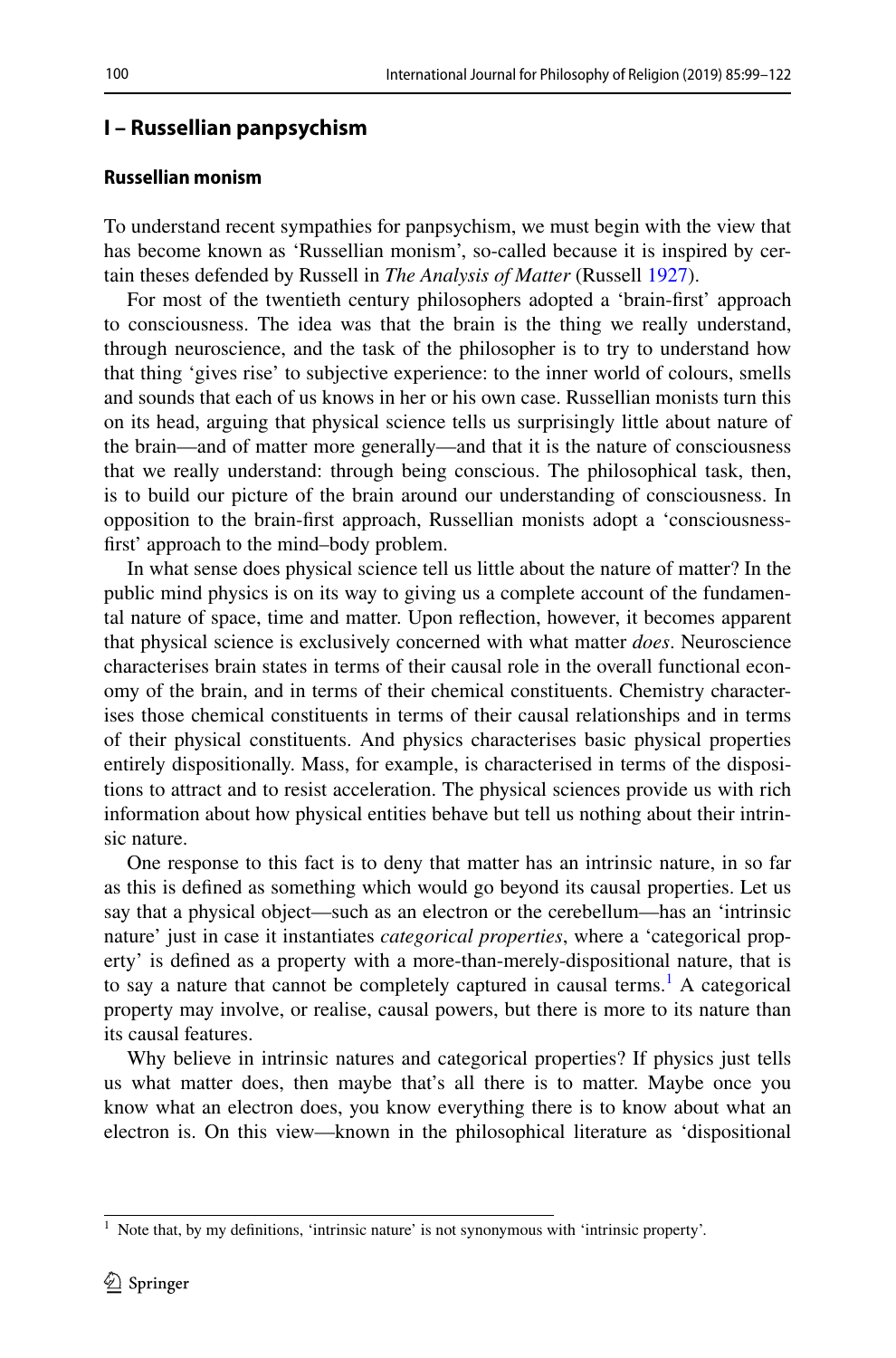essentialism'—physical entities are not so much *beings* as *doings* (Bird [2007;](#page-23-0) Ellis [2001,](#page-23-1) [2002;](#page-23-2) Molnar [2003;](#page-24-1) Mumford [2004](#page-24-2)). If dispositional essentialism is intelligible, then the postulation of categorical properties seems to be surplus to requirements.

Russellian monists have argued that the universe described by dispositional essentialists is not intelligible, as its characterisation of physical properties inevitably ends up involving either vicious regress or vicious circularity; this is known as 'the regress argument' (Campbell [1976](#page-23-3); Robinson [1982;](#page-24-3) Blackburn [1990](#page-23-4); Armstrong  $1997$ ; Heil  $2003$ ; Lowe  $2006$ ; Goff  $2017$ : Ch. 6). A disposition is defined in terms of its manifestation: the property which comes to be instantiated when the disposition is manifested. The manifestation of fragility, for example, is breaking. You can't understand the nature of a disposition until you know what its manifestation is; you don't know what fragility is, for example, until you know what it is for something to break. But according to dispositional essentialism, all properties are dispositions, and hence the manifestation of any given disposition A will itself be another disposition B, and the manifestation of B will be another disposition C, and so on ad infnitum. The nature of A cannot be understood until one understands B (as one cannot understand the nature of a disposition until one knows the nature of its manifestation), and one cannot understand the nature of B until one understands the nature of C, and so on for ever. It is thus impossible for anyone to understand the nature of any of the properties instantiated in a dispositional essentialist universe. In other words, a dispositional essentialist universe is unintelligible.

If the regress argument is sound then there must be categorical properties underlying the dispositions ascribed by physical science. But even if it is not, it is surely coherent to suppose that physical properties involve categorical properties.<sup>[2](#page-3-0)</sup> The core of the Russellian monist proposal is simply that: (i) physical properties involve categorical properties, and (ii) consciousness is explained in terms of those categori-cal properties.<sup>[3](#page-3-1)</sup>

The attraction of Russellian monism is that it promises to avoid both the problems facing dualism and the problems facing standard physicalism. The dualist claims that consciousness is a fundamental property distinct from the physical properties of the brain. But interactionist dualism is arguably incompatible with physical causal closure, the thesis that every physical event has a sufficient physical cause; and physical causal closure is something many take to have strong empirical support.[4](#page-3-2)

<span id="page-3-0"></span><sup>&</sup>lt;sup>2</sup> Some Russellian monists *identify* physical properties with categorical properties; on this view, mass is a categorical property picked out in physics in terms of causal role. Others hold that physical properties are dispositions that are *grounded* in categorical properties. I will use the world 'involve' to cover both of these options.

<span id="page-3-1"></span> $3\,$  In Goff ([2017\)](#page-23-6), I give a more detailed definition of Russellian monism to distinguish it from forms of physicalism which are also committed to categorical properties.

<span id="page-3-2"></span><sup>&</sup>lt;sup>4</sup> Probably the best defence of this is Papineau ([2001\)](#page-24-6). I discuss the issue in some detail in Goff [\(2017](#page-23-6)): Ch 9.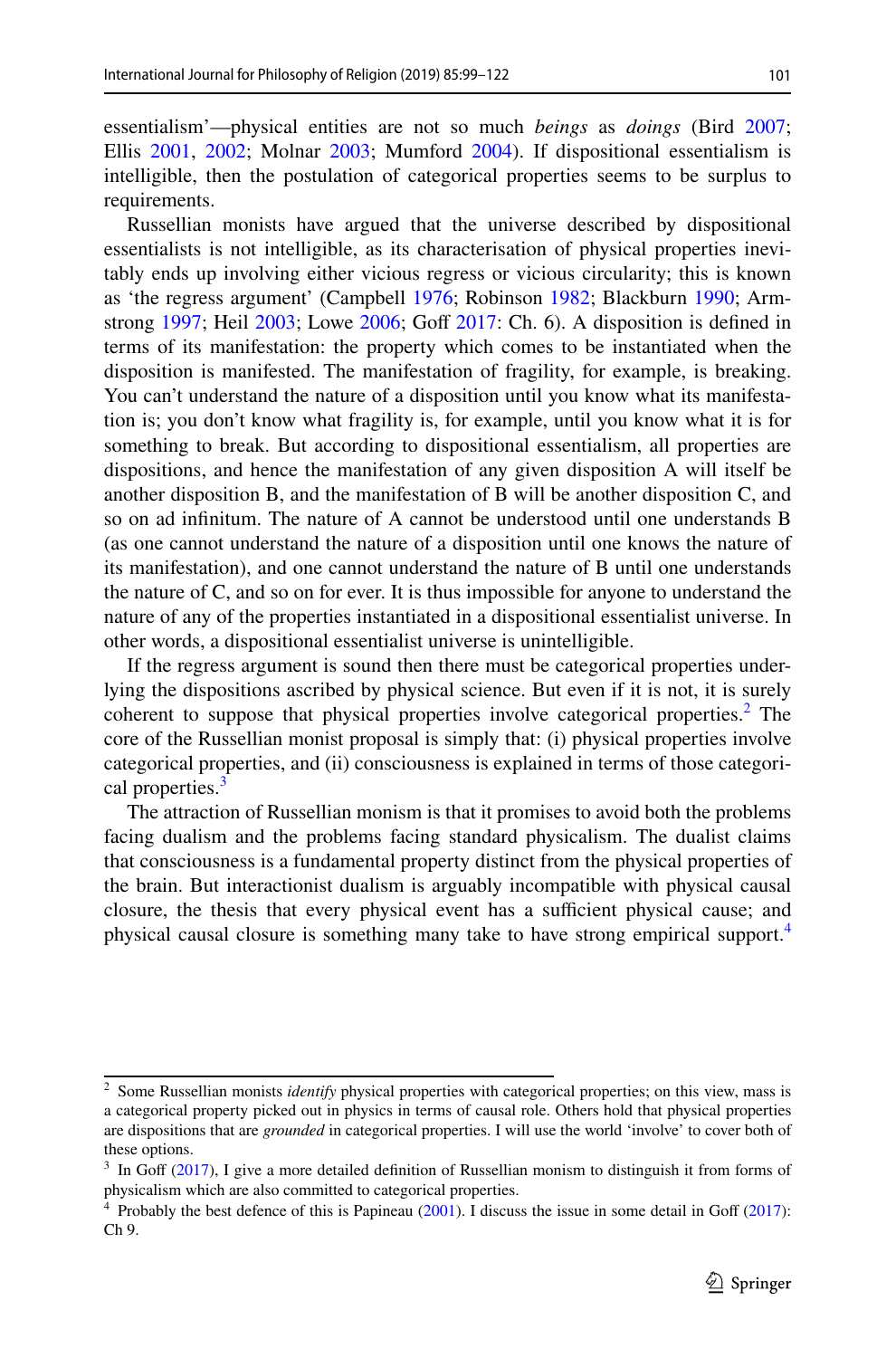If the physical events involved in my writing this essay can be entirely explained in terms of physical events in my brain, then this would seem to 'crowd out' the possibility of my conscious thoughts having any role to play (assuming that the dualist is correct that my conscious thoughts are distinct from my physical brain processes). $\delta$ The physicalist avoids this problem by identifying conscious states with physical or functional states of the brain.<sup>[6](#page-4-1)</sup> The problem is that there are powerful arguments the knowledge argument and the conceivability argument—which seem to show that conscious states cannot possibly be identical with physical or functional states of the brain (Jackson [1982](#page-24-7); Chalmers [2009](#page-23-7); Goff [2017](#page-23-6)).

The Russellian monist avoids the problems facing dualism by identifying conscious states with categorical-property-involving states of the brain. In a sense, they accept physical causal closure, if the 'sufficient physical causes' in terms of which any given physical event can be explained can include categorical properties. The Russellian monist accepts that my typing of this essay can be entirely explained in terms of categorical-property-involving states of my brain, but this does not exclude my conscious thoughts playing a role, as (according to Russellian monism) my conscious thoughts exist among those categorical-property-involving states of my brain (Chalmers [2015](#page-23-8); Goff [2017](#page-23-6)).<sup>7</sup>

Why is the Russellian monist identity between conscious states and physical states not ruled out by the knowledge and conceivability arguments? These arguments rule out the identifcation of conscious states with *causal*-*structural* properties revealed by physical science, but they do not have any bearing on the identifcation of conscious states with certain of the categorical properties that (according to Russellian monism) underlie those causal-structural properties. To take the conceivability argument, it is plausible that we can conceive of a creature that duplicates a human in terms of all of its causal-structural features but which nonetheless lacks consciousness; it is much less clear that we can conceive of a creature that duplicates a human being in terms of its categorical properties but which nonetheless lacks consciousness (Stoljar [2001](#page-24-8); Chalmers [2015;](#page-23-8) Goff [2017\)](#page-23-6).

#### **Varieties of Russellian monism**

#### **Panpsychist versus neutral forms of Russellian monism**

Russellian monists are united in believing that basic physical properties involve categorical properties and that those categorical properties are involved in the grounding of consciousness. But they disagree concerning the positive nature of the basic

<span id="page-4-0"></span><sup>5</sup> I am assuming in this example that thoughts are a kind of conscious state. This is somewhat contentious, but a diferent example, using a less contentious example such as pain, could easily be given.

<span id="page-4-1"></span> $6\,$  It is generally held that over-determination (there being two distinct sufficient causes for a single effect) is innocuous in cases in which one of the two causes is constituted by the other (Bennett [2003](#page-23-9); Goff [2017](#page-23-6): Ch. 6). Hence, given that functional states are constituted of physical states, the identifcation of conscious states with functional states does not lead to worrying over-determination.

<span id="page-4-2"></span> $\frac{7}{1}$  Howell ([2015\)](#page-24-9) argues that Russellian monism cannot avoid causal exclusion worries.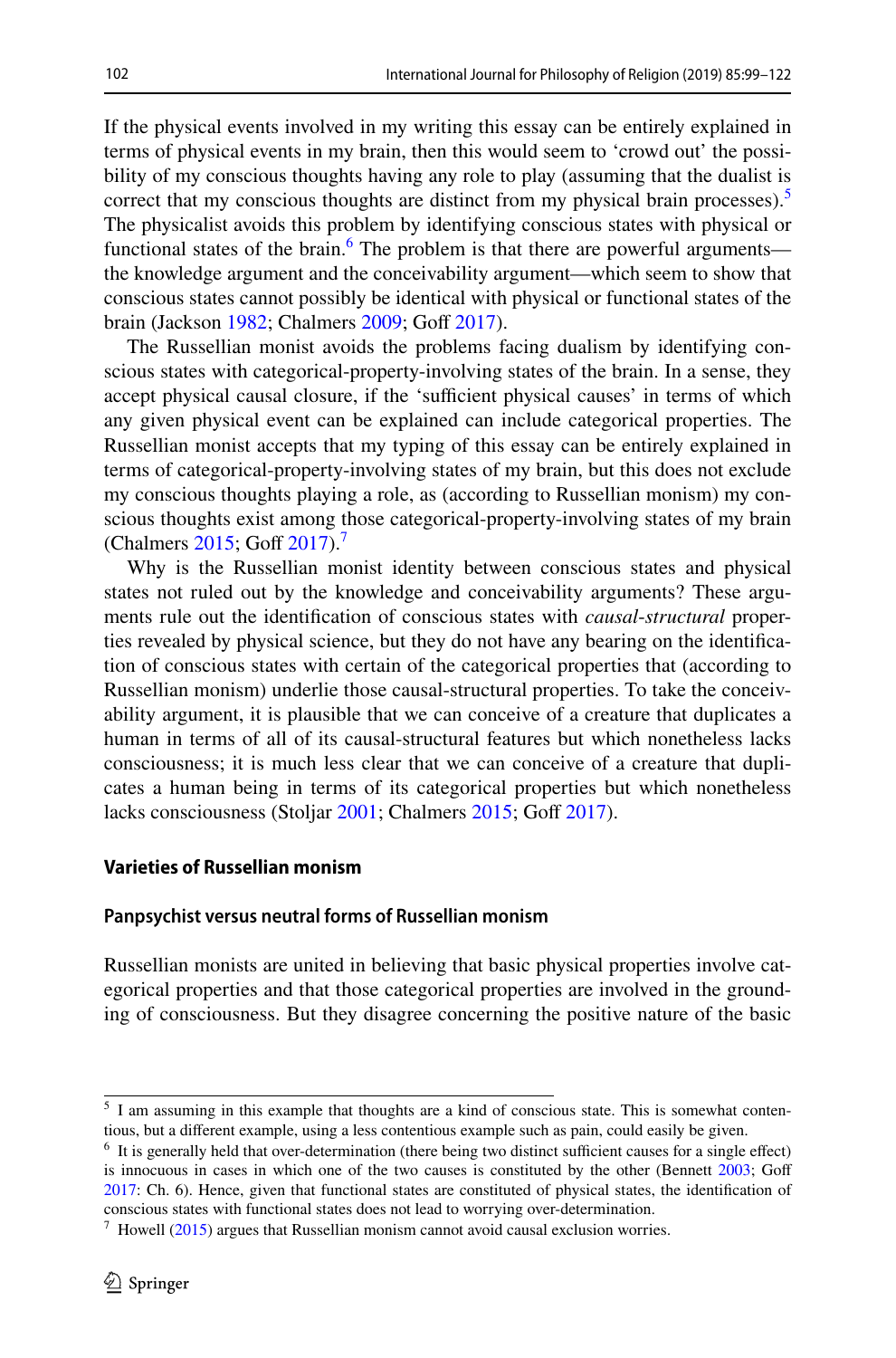categorical features of the physical world. Panpsychist Russellian monists take the categorical properties involved in basic physical properties to themselves be consciousness-involving. Thus, the consciousness-involving properties of the macrolevel human brain are grounded in consciousness-involving properties at a more basic level (Strawson [2006;](#page-24-10) Goff [2017\)](#page-23-6). Neutral Russellian monists, in contrast, deny that the categorical properties involved in basic physical properties are consciousness-involving. Some neutral Russellian monists ofer a positive alternative account of their categorical nature, others accept that (at least at present) we have no clear idea of what their categorical nature amounts to.<sup>[8](#page-5-0)</sup>

I have previously argued that once one accepts Russellian monism, there is a clear simplicity argument for panpsychist over neutral versions (Goff  $2017$ ). From the starting point that (i) physical science tells us nothing about the intrinsic nature of matter, and (ii) some material entities, i.e. brains, have a consciousness-involving intrinsic nature, the most simple and elegant supposition is that the intrinsic nature of entities outside of (and of the proper parts of) brains is continuous with that of brains in also being consciousness-involving. However, for the purposes of this paper, it is sufficient that panpsychist forms of Russellian monism are no less parsimonious or otherwise problematic than neutral versions. Assuming Russellian monism, basic matter must have some intrinsic nature that goes beyond the causal-structural properties revealed by science, and it is no less parsimonious to suppose that it has a consciousness-involving rather than a non-consciousness-involving intrinsic nature.<sup>[9](#page-5-1)</sup>

#### **Smallism versus priority monism**

Philosophers tend to assume that big things are grounded in little things; that a table, for example, exists and is the way it is because of complex facts about its most fundamental constituents and their arrangements. Let us call this widespread view 'smallism.'[10](#page-5-2) However, there is an alternative: *priority monism*, the view according to which little things are grounded in big things and ultimately everything exists and is that way it is because of facts about the universe as a whole (Schaffer [2009,](#page-24-11) [2010\)](#page-24-12). For the priority monist, the universe is the one fundamental entity.

Russellian monism comes in both smallist and priority monist forms. For the smallist, fundamental categorical properties are instantiated by micro-level physical entities, perhaps electrons and quarks. For the priority monist, the most fundamental categorical properties are instantiated by the universe as a whole. By cross-sectioning this distinction with the panpsychist/neutral distinction, we get four categories of Russellian monism:

<span id="page-5-0"></span><sup>&</sup>lt;sup>8</sup> Coleman ([2016\)](#page-23-10) offers a positive proposal concerning the intrinsic nature of matter. Pereboom ([2011\)](#page-24-13) hopes that we will one day theorise our way to a positive proposal. McGinn ([1989\)](#page-24-14), I believe, can be interpreted as a holding a form of neutral Russellian monism according to which humans are constitutionally incapable of ever grasping the intrinsic nature of matter.

<span id="page-5-1"></span> $9$  There are, for course, challenges for panpsychism, most notably the combination problem (Goff  $2006$ , [2009](#page-23-12), [2017](#page-23-6); Coleman [2014](#page-23-13); Chalmers [2016](#page-23-14)). I have argued (Gof [2017](#page-23-6): Ch. 7) that these are no greater than the problems facing neutral Russellian monism.

<span id="page-5-2"></span><sup>&</sup>lt;sup>10</sup> This term is from Coleman [2006](#page-23-15).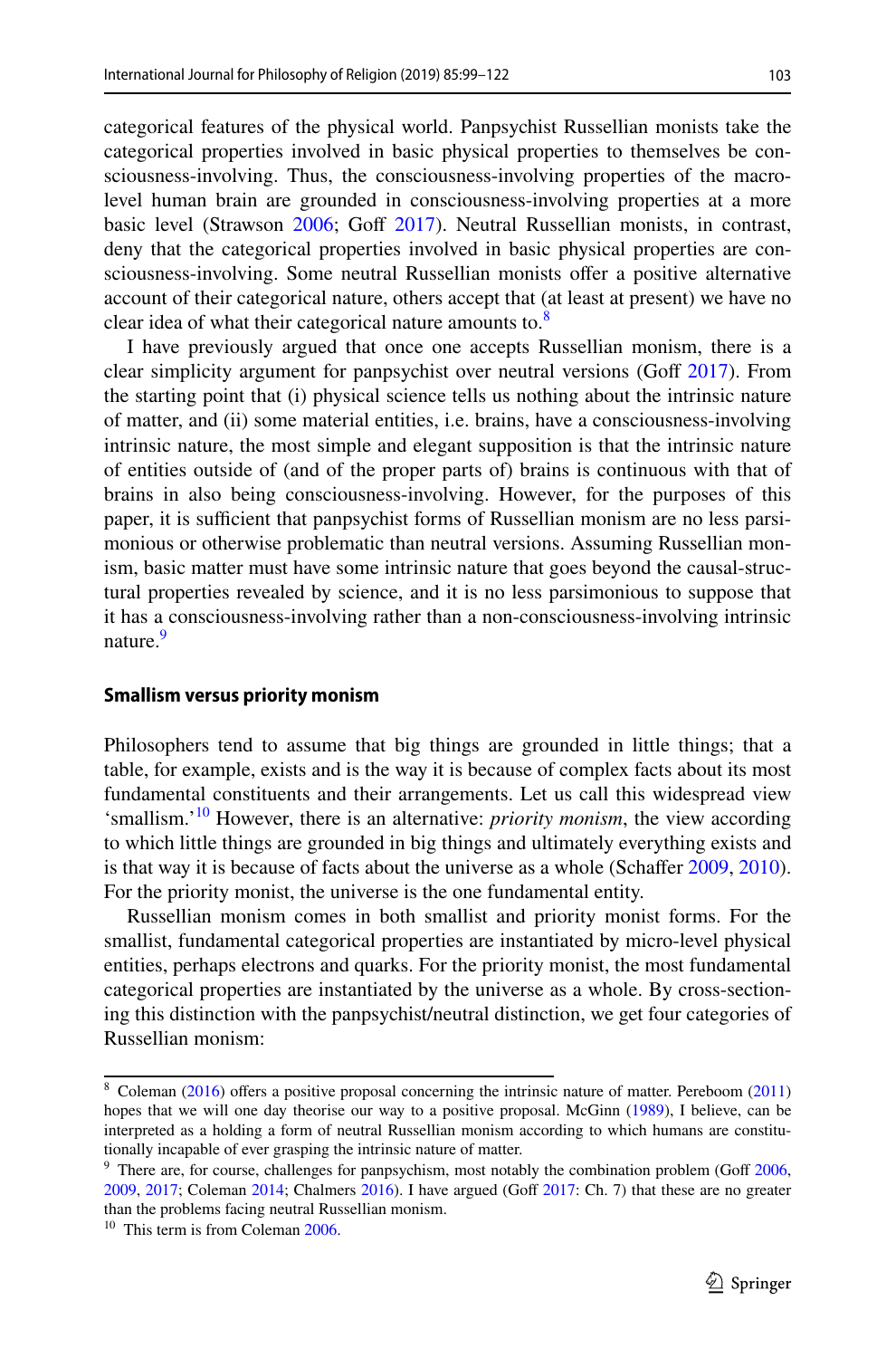- *Smallist panpsychism*: Fundamental categorical properties are instantiated by micro-level entities and are consciousness-involving.
- *P*r*iority monist panpsychism (AKA constitutive cosmopsychism)*: Fundamental categorical properties are instantiated by the universe as a whole and are con-sciousness-involving (Shani [2015;](#page-24-15) Nagasawa and Wager [2016;](#page-24-16) Goff [2017](#page-23-6); Albahari forthcoming).
- *Smallist neutral monism*: Fundamental categorical properties are instantiated by micro-level entities and are not consciousness-involving.
- *Priority monist neutral monism*: Fundamental categorical properties are instantiated by the universe as a whole and are not consciousness-involving.<sup>11</sup>

Constitutive cosmopsychism is the form of Russellian monism which will be relevant for our purposes, as it is this view that I will argue can account for cosmic fne-tuning. I have in previous work defended constitutive cosmopsychism on independent grounds (Goff  $2017$ ). But I will assume here only that constitutive cosmopsychism is not obviously problematic or inferior to other forms of Russellian monism.<sup>12</sup> If constitutive cosmopsychism can indeed offer us an explanation of cosmic fne-tuning, then this may in itself give us reason to prefer it.

### **II – The fne‑tuning problem**

There are a number of parameters in the basic laws of physics and initial conditions of the universe that are such that, for life to be possible, the values of those parameters needed to fall in an exceedingly narrow range. As a result, the physical possibility of life, given the kind of laws we have, turns out to be extremely improbable.

Here are three examples:

The strong nuclear force (the force that binds together the elements in the nucleus of an atom) has a value of 0.007. If that value had been 0.006 or less the universe would have contained nothing but hydrogen. If it had been 0.008 or higher the hydrogen would have fused to make heavier elements. In either case,

<span id="page-6-0"></span><sup>&</sup>lt;sup>11</sup> The first 'monism' in this name refers to *token*-monism (there is only one fundamental individual), the second to *type*-monism (there is only one fundamental type of individual). As far as I know, nobody defends priority monist neutral monism.

<span id="page-6-1"></span><sup>&</sup>lt;sup>12</sup> Whereas smallist panpsychism faces the combination problem, constitutive cosmopsychism faces the *de*-combination problem: the challenge of making sense of how human and animal consciousness is grounded in the consciousness of the universe. I have argued ([2017:](#page-23-6) Ch. 9) that there are plausible solutions to this worry. Even if the combination/de-combination problems turn out to be insoluble, there is always the option of adopting *emergentist* forms of these views (Mørch [2014;](#page-24-17) Shani [2015\)](#page-24-15), according to which human and animal consciousness causally arise from the consciousness of the cosmos and hence facts about human consciousness are not reducible to facts about the consciousness of the universe. The emergentist position may also be attractive if one wishes to accommodate libertarian free will. Some have argued that priority monism is at odds with contemporary science, e.g. Lowe [2012.](#page-24-18) How-ever, Schaffer ([2010\)](#page-24-12) has argued that priority monism fits much better with the empirical phenomenon of quantum entanglement. Overall, it's fair to say that there are no obvious disadvantages to constitutive cosmopsychism relative to other forms of Russellian monism.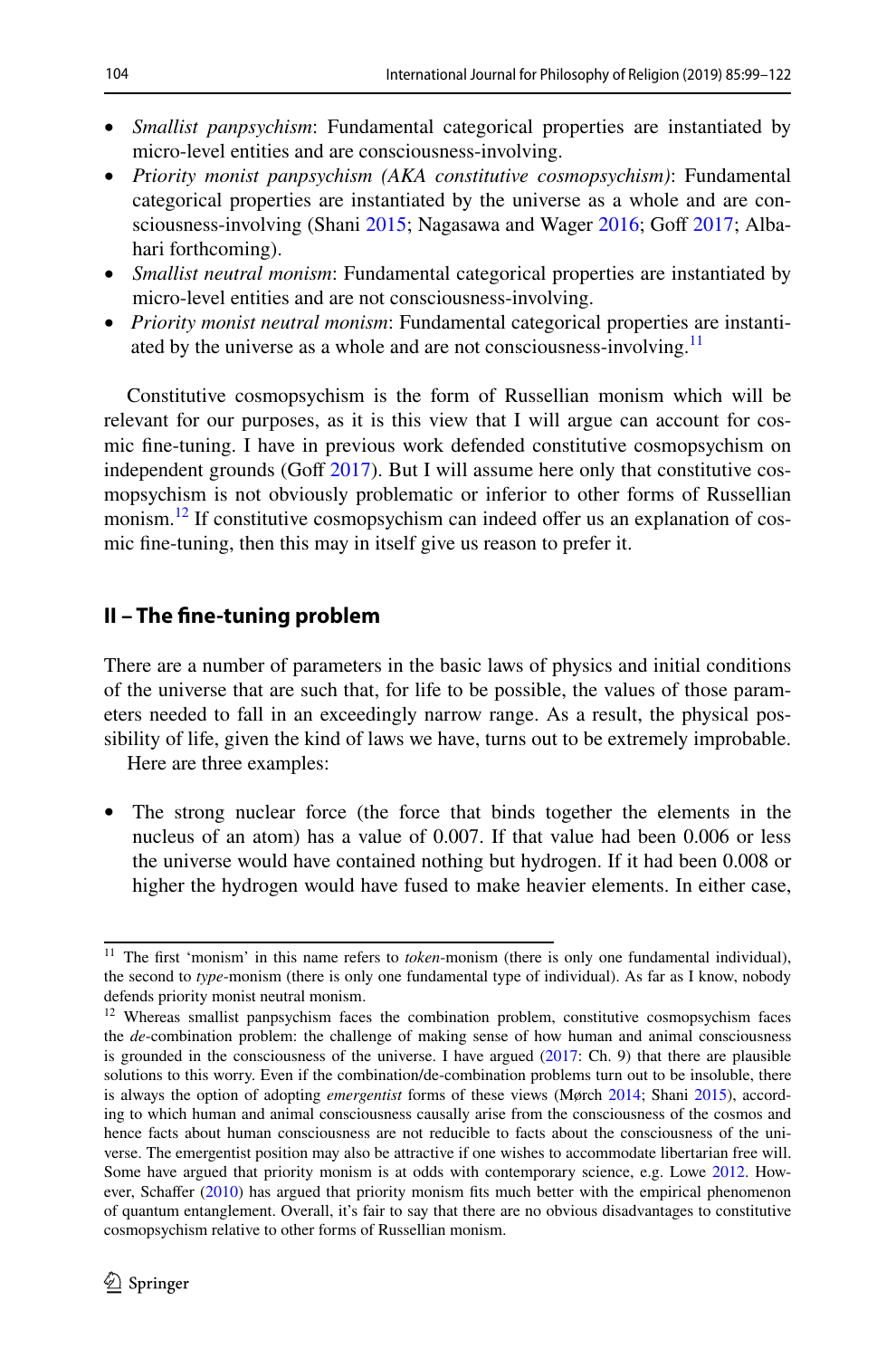any kind of chemical complexity would have been physically impossible. And without chemical complexity there can be no life (Rees [2008:](#page-24-19) Ch. 4).

- The physical possibility of chemical complexity is also dependent on the masses of the basic components of matter: electrons and quarks. If the mass of a down quark had been greater by a factor of 3, the universe would have contained only hydrogen. If the mass of an electron had been greater by a factor of 2.5, the universe would have containing only neutrons: no atoms at all, and certainly no chemical reactions. In fact, it's balanced on a knife edge: the mass-values compatible with chemical complexity fall within an extremely narrow range (Lewis and Barnes [2016](#page-24-20): Ch. 2).
- Gravity seems a momentous force but it is actually much weaker than the other forces that affect atoms, by about  $10^{36}$ . This secures an important feature of our universe: astronomical processes have immense timespans relative to the basic microphysical timescales of physical and chemical reactions. If gravity had been only slightly stronger, relative to electromagnetism, stars would have formed from smaller amounts of material, and consequently would have been smaller with much shorter lives. A typical sun would have lasted around 10,000 years rather than 10 billion years, not allowing enough time for the evolutionary processes that produce complex life. Conversely, if gravity had been only slightly weaker (and/or electromagnetism slightly stronger), stars would have been much colder and hence would not have exploded into supernovae. This also would have rendered life impossible, as supernovae are the main source of many of the heavy elements that form the ingredients of life (Lewis and Barnes [2016](#page-24-20): Ch. 2).

Some take the fne-tuning to be simply a basic fact about our universe: fortunate perhaps, but not something requiring explanation. But many scientists and philosophers fnd this implausible. Lee Smolin has estimated that, taking into account all of the fne-tuning, the chance of life being physically possible in a universe with laws/initial conditions of the general form we find in our universe is 1 in  $10^{229}$ , from which he concludes, 'In my opinion, a probability this tiny is not something we can let go unexplained. Luck will certainly not do here; we need some rational explanation of how something this unlikely turned out to be the case' (Smolin [1999](#page-24-21): 45, quoted in Ratzsch and Koperski  $2015$ ).<sup>[13](#page-7-0)</sup>

In what follows I will assume the very common, although not uncontroversial, view that the fne-tuning needs to be explained (we will refect a little more in section IV on *why* it needs explaining). We are rationally obliged to give some account of why, seemingly against extraordinary odds, these parameters have precisely the values needed in order for life to be physically possible.<sup>[14](#page-7-1)</sup>

<span id="page-7-0"></span><sup>&</sup>lt;sup>13</sup> There are some concerns with how to make sense of these probabilities. Attempts to address these concerns can be found in Collins [2009](#page-23-16) and Hawthorne and Isaacs [2018](#page-23-17). I intend to give my own account of the probabilities in question in future work.

<span id="page-7-1"></span><sup>&</sup>lt;sup>14</sup> In a recent unpublished paper, Hawthorne and Isaacs ([2018\)](#page-23-17) have argued that the fine-tuning argument is better expressed in terms of Bayesian probability theory. I agree that the deeper story of why the fne-tuning needs explaining should be put in Bayesian terms. However, I worry that setting things up this way will exclude everyone except techy academic philosophers from the discussion. For most purposes it seems to me fne to discuss the fne-tuning in the ideology of inference to the best explanation, so long as one appreciates that there is a deeper Bayesian analysis.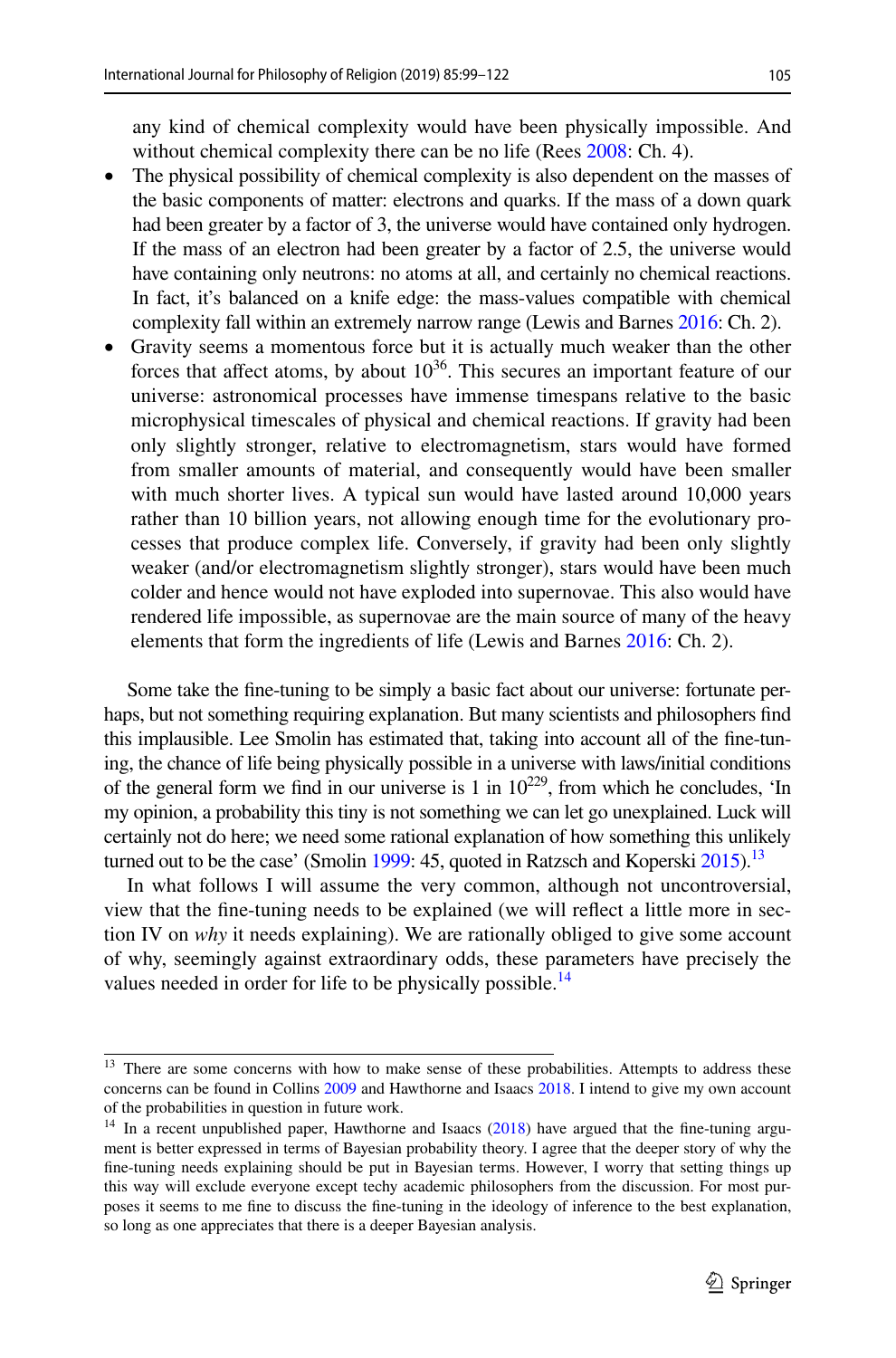The two standard explanations of the fne-tuning are: theism and the multiverse hypothesis. Theists postulate an all-powerful, all-knowing and perfectly good supernatural creator of the universe, and then explain the fne-tuning in terms of the good intentions of this creator.<sup>15</sup> Life is something of great objective value; God in Her goodness wanted to bring about this great value, and hence created laws with parameters compatible with its physical possibility (Collins [2009](#page-23-16); Hawthorne and Isaacs [2018](#page-23-17)). The multiverse hypothesis postulates an enormous, perhaps infnite, number of physical universe other than our own, in which many diferent values of the parameters are realised. Given a sufficient number of universes realising a sufficient range of the parameters, it is not so improbable that there will be at least one uni-verse with fine-tuned laws.<sup>[16](#page-8-1)</sup>

Neither of these views is attractive. The multiverse hypothesis comes at great ontological cost, in postulating an enormous number of concrete, unobservable universes distinct from our own. All things being equal, a more parsimonious explanation of fne-tuning would be preferable. It might be thought that theism is indeed more parsimonious, in postulating only one universe and one designer. However, whilst theism does not incur a large cost in terms of *quantitative parsimony*, it does incur a signifcant cost in terms *qualitative parsimony*.

Whereas quantitative parsimony is a matter of believing in as few *token* entities as possible, qualitative parsimony is a matter of believing in as few *types* of entity as possible. If the only diference between our theories of the world is that you believe that there are more electrons in the universe than I do, then our theories are equally matched as regards qualitative parsimony but mine is better as regards quantitative parsimony. On the other hand, if we agree about the number of particles in the universe but I believe they fall into 13 kinds and you believe they fall into 12 kinds, then our theories are equally matched as regards quantitative parsimony but yours is superior as regards qualitative parsimony. Qualitative parsimony is standardly taken to be a more important theoretical virtue than quantitative parsimony: a dualist who believes in few souls is more profigate than a materialist who believes in many bodies (although ideally both forms of excess should be avoided).

Theism incurs great qualitative cost in so far as it postulates an *immaterial* and *necessary* being in addition to the *physical* and *contingent* universe.<sup>17</sup> It also commits to a radically dis-unifed conception of reality, with the natural world entirely distinct from the supernatural God; and unity is itself an important theoretical virtue.

<span id="page-8-0"></span><sup>&</sup>lt;sup>15</sup> There are, of course, forms of theism that depart from this classical definition of theism, and some of them would avoid some of the criticisms I raise here against theism as standardly understood. Process theologians (Whitehead [1929](#page-24-23); Hartshorne [1953](#page-23-18)), for example, deal with the problem of evil by denying that God is omnipotent.

<span id="page-8-1"></span><sup>&</sup>lt;sup>16</sup> Some examples of physicists who have taken the postulation of a multiverse to be a rational response to fne-tuning are Susskind [2005](#page-24-24); Greene [2011](#page-23-19); Tegmark [2014.](#page-24-25) Some philosophers who have argued for this are Smart [1989;](#page-24-26) Parft [1998](#page-24-27); Bradley [2009.](#page-23-20)

<span id="page-8-2"></span><sup>&</sup>lt;sup>17</sup> If we already take ourselves to be committed to mind–body dualism, then the parsimony concern with respect to theism is slightly weakened, as we are already committed to non-physical entities. However, the availability of Russellian monism signifcantly weakens the case for dualism.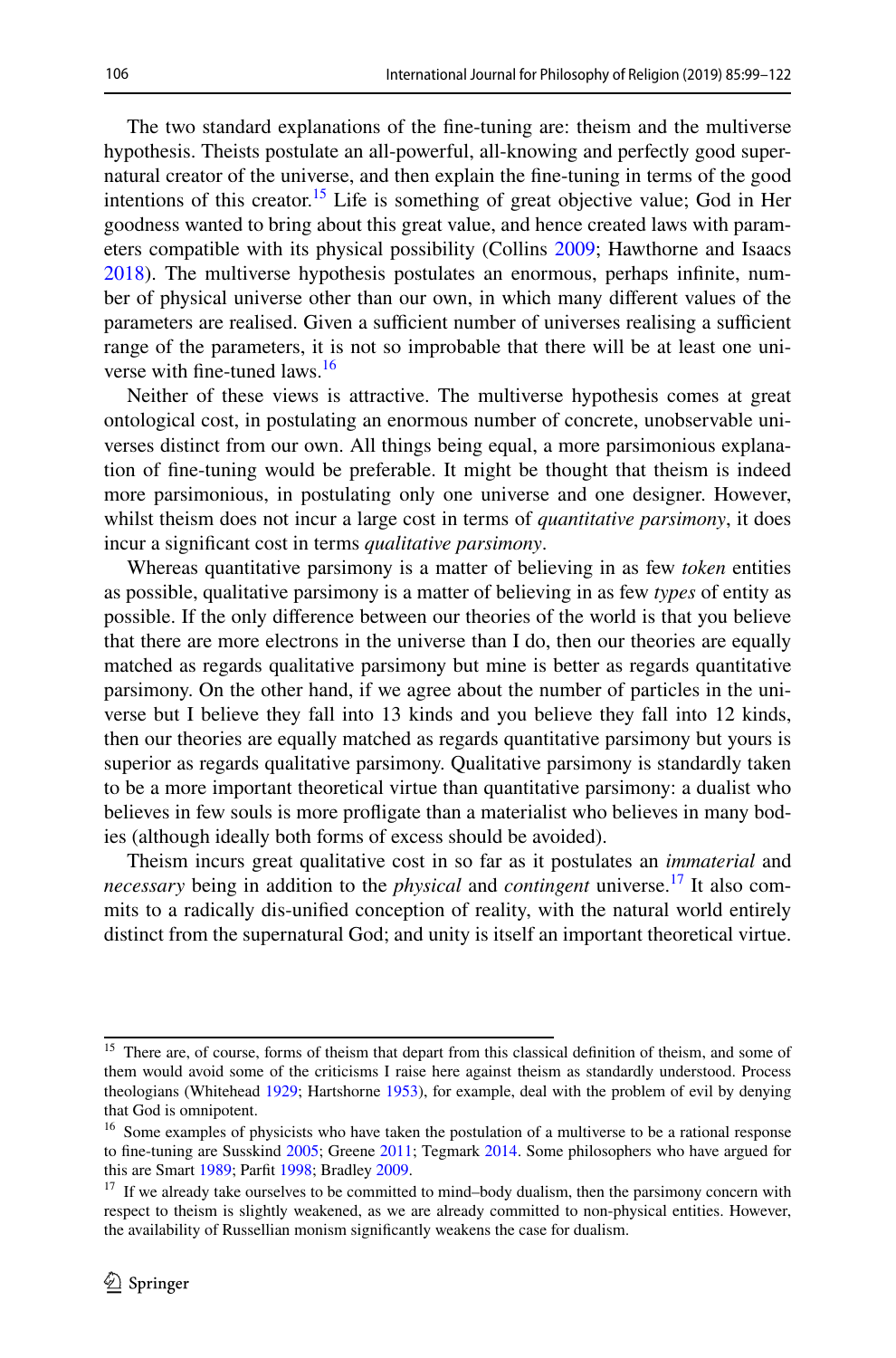Even more signifcant than their profigacy is the fact that these theories make false predictions. For the theist, the false prediction arises from the problem of evil. If one were told that a given universe was created by an all-loving, all-knowing and all-powerful being, one would not expect that universe to contain enormous amounts of gratuitous sufering. One might not be surprised to fnd it contained intelligent life, but one would be surprised to learn that life had come about through the gruesome process of natural selection. Why would a loving God who could do absolutely anything choose to create life that way? Prima facie theism predicts a universe that is much better than our own and, because of this, the faws of our Universe count strongly against the existence of God.

Turning to the multiverse hypothesis, the false prediction arises from the socalled Boltzmann brain problem, named after the 19th-century Austrian physicist Ludwig Boltzmann who frst formulated this problem although in a diferent context. Assuming there is a multiverse, you would expect our Universe to be a fairly typical member of the universe ensemble, or at least a fairly typical member of the universes containing observers (since we couldn't fnd ourselves in a universe in which observers are impossible). However, Penrose [\(2004](#page-24-28)) has calculated that in the kind of multiverse most favoured by contemporary physicists—based on infationary cosmology and string theory—for every observer who observes a smooth, orderly universe as big as ours, there are 10 to the power of  $10^{123}$  who observe a smooth, orderly universe that is just 10 times smaller. And by far the most common kind of observer would be a 'Boltzmann's brain': a functioning brain that has by sheer fuke emerged from a disordered universe for a brief period of time. If Penrose is right, then the odds of an observer in the multiverse theory fnding itself in a large, ordered universe are astronomically small. Many physicists take the fact that we fnd ourselves in such a universe to be a powerful disconfrmation of the multiverse theory.

Neither of these are knock-down arguments. Theists can try to come up with reasons why God would allow the sufering we fnd in the Universe, and multiverse theorists can try to fne-tune their theory such that our Universe is less unlikely. However, this can seem like special pleading or ad hoc alterations, desperate attempts to try to save the theory rather than accepting that, on its most natural interpretation, the theory is falsifed. I think we can do better.

#### **III – Agentive cosmopsychism**

Constitutive cosmopsychism is a form of Russellian monism according to which (i) all facts are grounded in facts about the universe as a whole, (ii) the universe instantiates consciousness-involving categorical properties. Two modifcations to the basic position are required if we want a view that can account for fne-tuning. In what follows I will outline these two modifcations.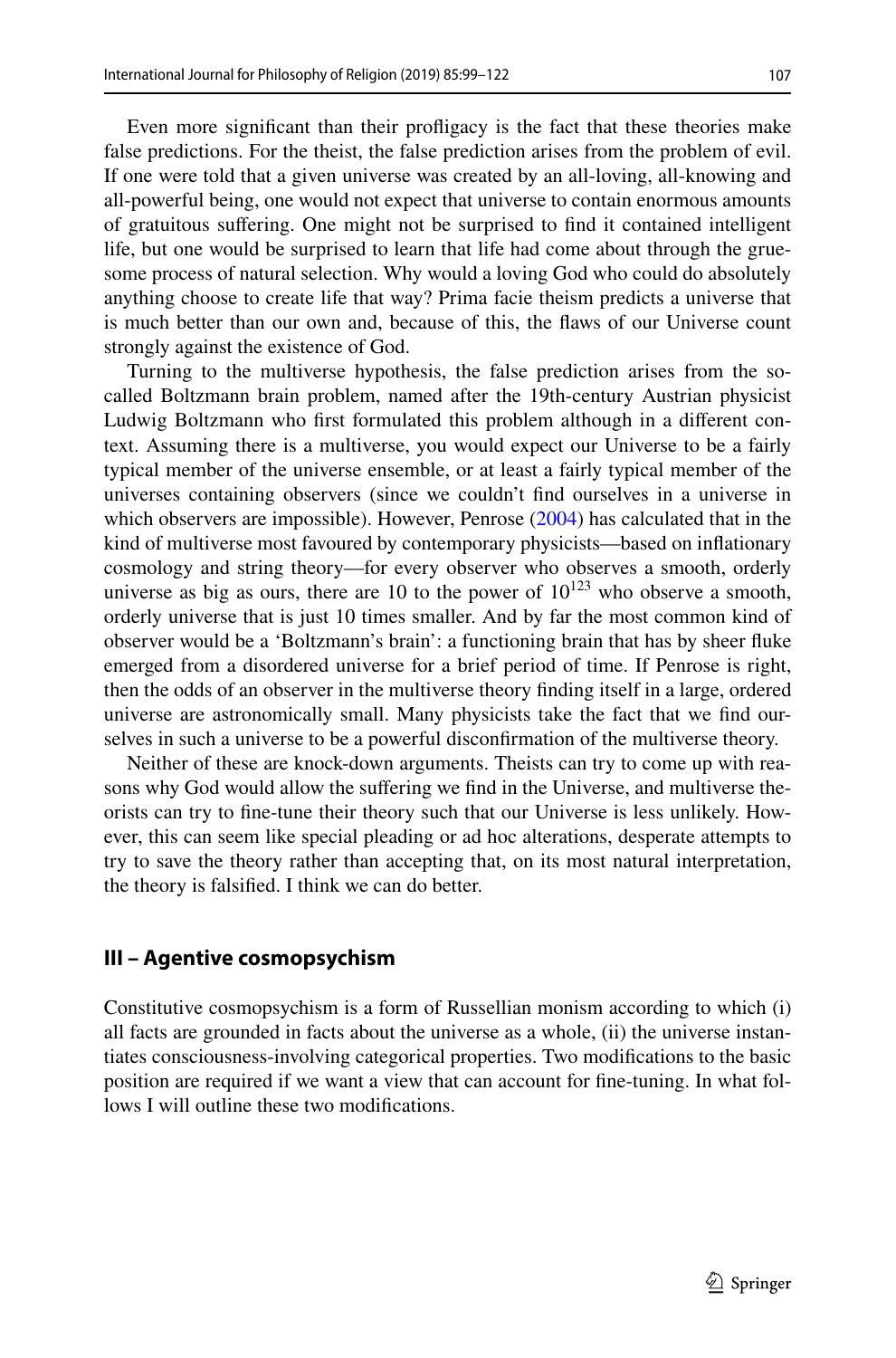#### **First modifcation: universe as agent**

According to constitutive comopsychism, the universe is a conscious subject. All other things—from planets to human beings to fundamental particles—are conscious subjects that exist as proper parts of the universe subject.<sup>18</sup> We tend to think of wholes as 'built up' from parts. But for the constitutive cosmopsychist, it goes the other way around: facts about the proper parts of the universe are grounded in facts about the universe as a whole. The conscious universe is the ground of all being. It is certainly strange to think of one conscious subject being a proper part of another conscious subject, and it doesn't seem to be something we can positively imagine; but there is no contradiction or incoherence in the idea. Compare: we cannot imagine four-dimensional spacetime, but this gives us no reason to doubt the truth of general relativity.<sup>[19](#page-10-1)</sup>

The claim that the universe is conscious does not imply that it has any of the sophisticated mental features enjoyed by human beings, such as thought, intelligence and agency. In our case, these mental phenomena are the result of millions of years of evolution; one might doubt that they could also be properties of things, such as the universe, which have not evolved through natural selection. Indeed, in previous work (Goff  $2017$ ), I suggested that the cosmopsychist conceive of the consciousness of the universe as being a 'mess' entirely lacking in elements of thought and rationality.

However, so long as we think of the causal capacities of the universe as entirely non-rational, it is unlikely that we will be able to explain fne-tuning. We could suppose that the universe has a disposition to develop laws with fne-tuned values. But if the universe is entirely non-rational, then the fact that it is disposed to develop laws with exactly those parameter-values required for life is going to remain an intolerable fuke.

Therefore, it seems likely that if the cosmopsychist wants to account for the fnetuning, she must suppose not only that the universe is conscious, but that it is a conscious *agent* of some kind. By a 'conscious agent' I mean something with the capacity to recognise and respond to reasons or facts about value. Most human beings are agents in this sense. Although we are sometimes compelled to act by non-rational impulses, such as when driven by hunger or lust, most of the time we choose to do things because we think they are in some way worthwhile. In some cases, the motive may be the more lofty aim of making the world a better place. But even in mundane cases of choosing a restaurant, in general we recognise considerations that count in favour of the choice, e.g. that it would be pleasant and enjoyable. This is not to say that in general we act for the *best* reason, nor that our choices are not shaped by nonrational impulses. It is just to say that we are not creatures that are simply pushed

<span id="page-10-0"></span><sup>&</sup>lt;sup>18</sup> Strictly speaking, this is not quite correct. In the form of constitutive cosmopsychism I defend in Goff [2017](#page-23-6), some entities will admit of analysis, and we needn't think of those entities as themselves subject of experience. For example, we can analyse facts about parties into facts about people revelling, and consequently we don't need to postulate a subject of experience that is the party.

<span id="page-10-1"></span> $19$  I defend the coherence of constitutive cosmopsychism in much more detail in Goff [2017:](#page-23-6) Ch. 9.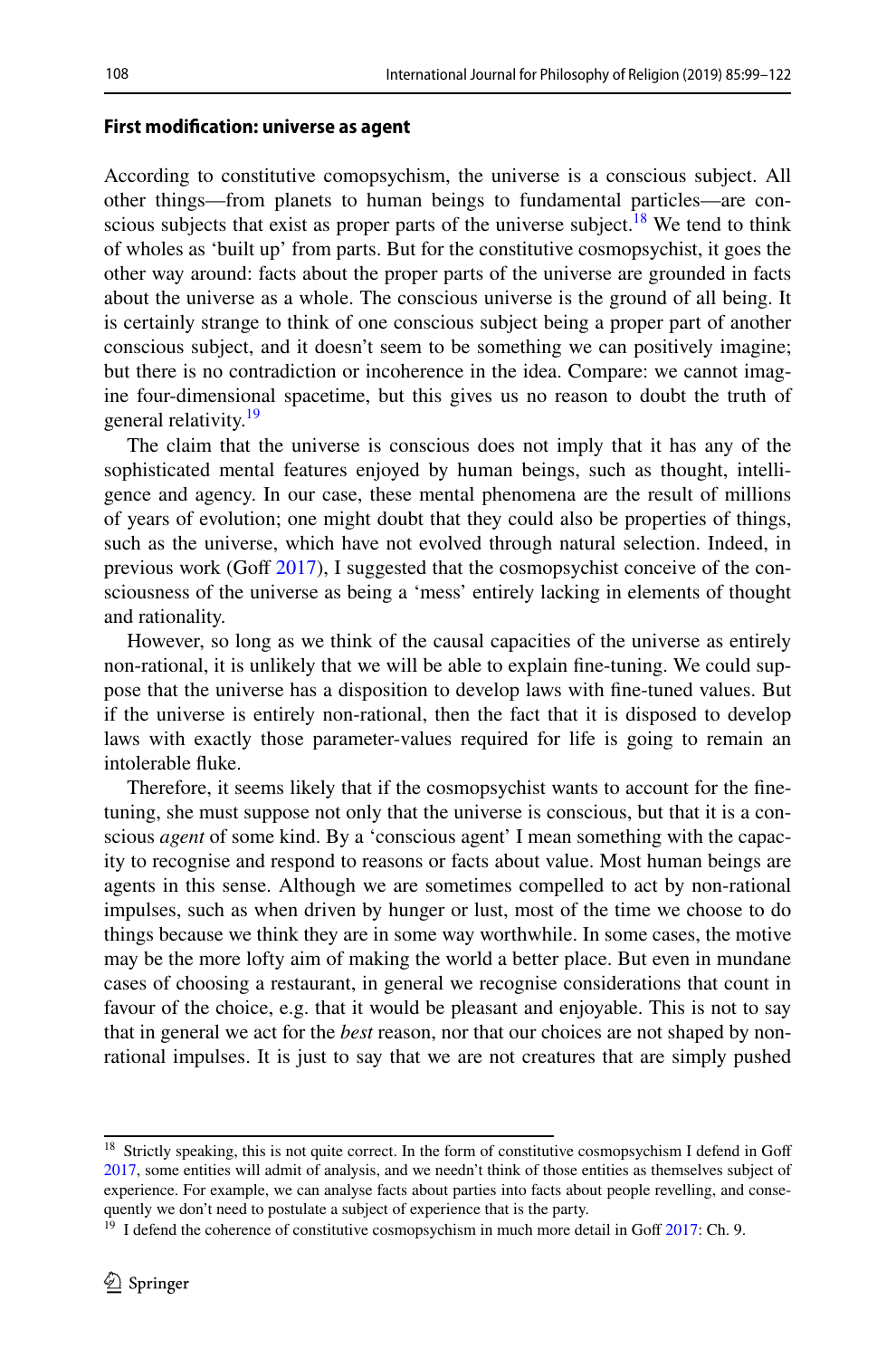109

and pulled by instinctive drives; we act to a large part on the basis of normative judgements about reasons.<sup>[20](#page-11-0)</sup>

It is generally assumed that human agency is grounded in complex facts about our physical makeup, and I will not here question this assumption. However, we can conceive of possible creatures with a basic capacity to recognise and respond to reasons not grounded in anything more fundamental. This is, for example, the way we think about God or immaterial angels. It is also coherent to suppose that there are physical creatures with such a basic capacity; on certain emergentist views, the human capacity to recognise and respond to reasons is basic and ungrounded (O'Connor [2002](#page-24-29)).

The frst modifcation I will be proposing is that the universe, although physical, acts, and only acts, through a basic capacity to recognise and respond to reasons. This is a strange proposal relative to how we ordinarily think about things. But it is arguably consistent with everything we can observe. It is commonly accepted that Hume was correct at least about the epistemology of causation. All that we can directly perceive in the world is the regular behaviour of physical things; we cannot directly observe the natural necessity that underlies those regularities: that which 'breathes fre into the equations', to use Stephen Hawking's memorable phrase (Hawking [1988\)](#page-23-21). It could be, as is standardly assumed, that micro-level physical properties have their own causal powers, and that it is the operation of these causal powers that 'runs the show'. But it could also be that it is the decisions of the uni-verse that run the show.<sup>[21](#page-11-1)</sup>

Two objections may occur at this point, which it would be useful to consider together:

- 1. How do the laws of physics ft into this picture? If the universe acts through a basic capacity to recognise and respond to reasons, and all facts are grounded in facts about the universe, the laws of physics seem to be irrelevant to the causal evolution of the universe.
- 2. If the universe acts through recognising and responding to reasons, why do bad things happen, things which the universe would have presumably have overwhelming reason to prevent? This question invites a problem of evil analogous to that facing the theist.

Let me answer both of these questions at once by further clarifying the position. In contrast to the theist, the agentive cosmopsychist need not take the universe to be all-powerful. Rather she can take the laws of physics to record the limitations of the universe's capacity to act. On this interpretation, everything that happens is determined by the rational choices of the universe, but the universe can only do what is

<span id="page-11-0"></span><sup>&</sup>lt;sup>20</sup> I am working with the conception of human agency laid out in more detail in Scanlon [1998](#page-24-30) and Dancy [2000.](#page-23-22)

<span id="page-11-1"></span><sup>&</sup>lt;sup>21</sup> Given that it offers an explanation of the fundamental regularities of the universe, in terms of the universe's responsiveness to value, agentive cosmopsychism is by defnition opposed to Humean accounts of laws and causation. This is not an especially controversial commitment.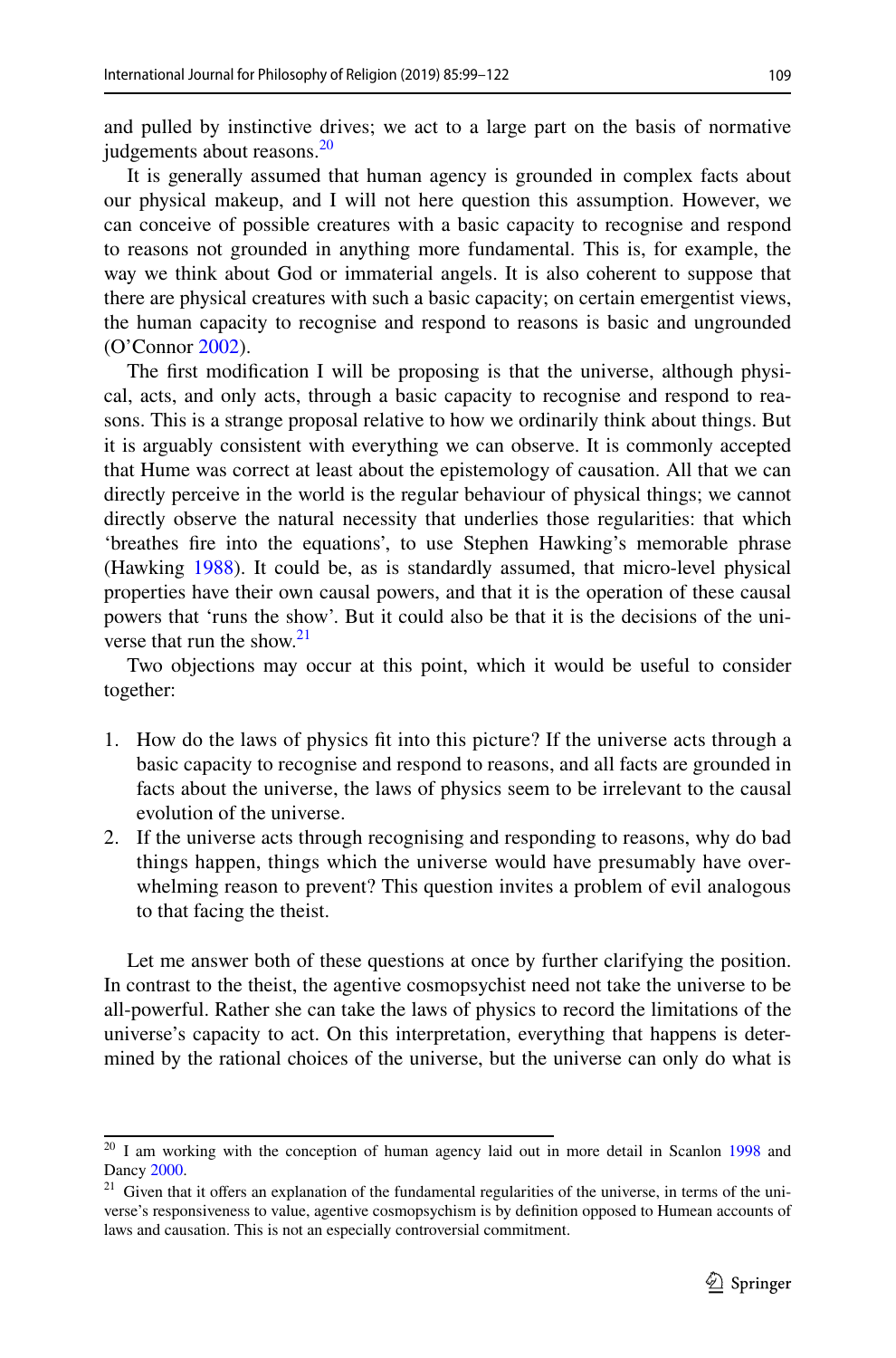physically possible, i.e. what is consistent with what the laws of physics state to be possible at any given time, given the properties of the universe at that time.<sup>22</sup>

This proposal might seem obscure and ad hoc. If the universe is the one fundamental entity and the sole arbiter of everything that happens, what could possibly restrict its ability to do what it wants? Proposing that the universe is shackled by 'the laws of physics' might seem to be an arbitrary way of avoiding the fact that the universe doesn't look like a place that has been shaped by a rational agent.

I would reply that this proposal is no more obscure or ad hoc than any other view about the fundamental causal workings of the universe. We know that the universe evolves according to certain laws. Why does this happen? Many philosophers postulate basic causal capacities defined such as to result in the universe we observe.<sup>23</sup> The agentive cosmopsychist postulates a *limited capacity to rationally act*, defned such as to result in the universe we observe: the universe has a capacity to act for reasons but is limited in the options from which it can choose. Perhaps the infuence of Western religion makes us prone to think of fundamental agents as having unlimited power, but there seems to be no incoherence in the idea of a fundamental agent with limited power. $24$ 

Of course, we should not adopt this view unless we have good grounds for doing so. But there is, I submit, a reason to take this proposal seriously: its capacity to explain the fne-tuning. Just as the theist explains the fne-tuning in terms of God's recognition and responsiveness to the fact that it would be good to have a universe containing life, so the agentive cosmopsychist can explain the fne-tuning in terms of the universe's recognition and responsiveness to this same normative fact. (We will explore agentive explanations of fine-tuning in more detail in section IV.)

More needs to be said. We can make sense of the idea that a creator who *precedes* the existence of the universe can shape its laws, by bringing into existence a universe with the laws it wants. But if the cosmic fne-tuner just is the universe, and hence presumably has existed only as long as the universe has, the question naturally arises: *When* was the fne-tuning done?

In fact, physics does not compel us to the idea that the fne-tuning existed from the frst moments of the universe's existence. Our current models can tell us very little about the very frst period of cosmological history: the so-called 'Planck epoch', lasting  $10^{-43}$  of a second. The agentive cosmopsychist can propose that it was during this period that the universe chose fne-tuned values of the parameters and initial conditions (or rather, the conditions that obtained after the Planck epoch). The idea would be that in this early period of the universe, the universe had a constrained

<span id="page-12-0"></span><sup>&</sup>lt;sup>22</sup> Given that the universe is constrained by principles of conservation of energy, it cannot create or destroy matter, and hence can only act to alter itself.

<span id="page-12-1"></span><sup>&</sup>lt;sup>23</sup> Some take these causal capacities to be metaphysically basic (Bird  $2007$ ; Ellis  $2001$ ,  $2002$ ; Molnar [2003](#page-24-1); Mumford [2004\)](#page-24-2), but most Russellian monists take them to be grounded in categorical properties (Perebooom 2011; Chalmers [2015;](#page-23-8) Goff [2017\)](#page-23-6).

<span id="page-12-2"></span> $24$  As I explain below, I agree with Swinburne ([2004\)](#page-24-31) that considerations of simplicity favour an allpowerful fundamental agent; the point I am making here is about coherence. I explain below why overall I favour agentive cosmopsychism over theism.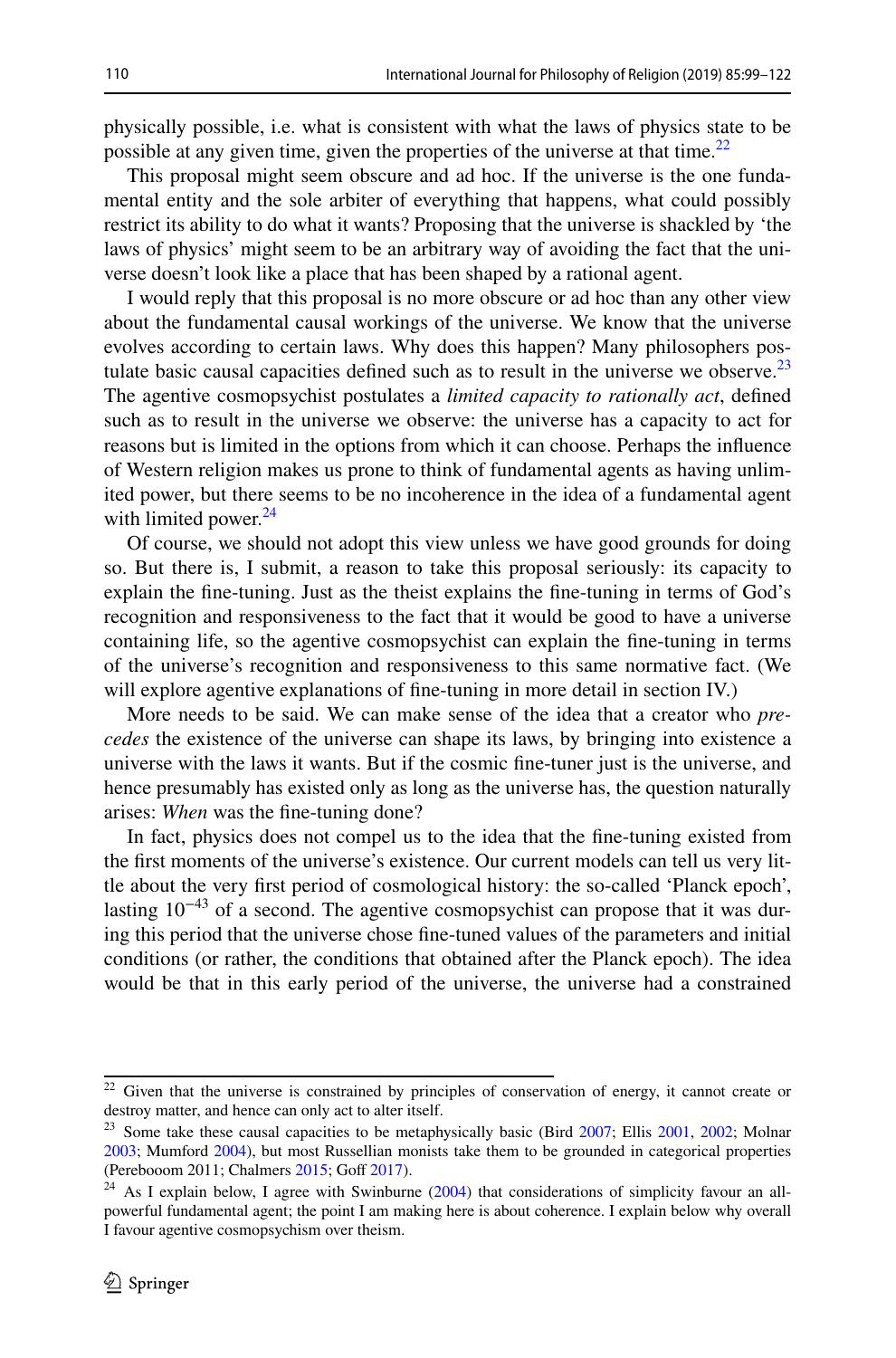capacity to determine what its nature and its causal capacities would be after the Planck epoch:

- The laws that operated in the Planck epoch determined the *form* of the laws and initial conditions that would operate subsequently (the form we reach by taking the post-Planck epoch laws/initial conditions and abstracting away from the specifc numerical values of their parameters) but did not determine the *values* of the parameters contained within them.
- The universe made it the case that the values of those parameters are compatible with the possibility of intelligent life, and it did this because intelligent life is of great value.<sup>[25](#page-13-0)</sup>

This may seem wildly speculative mystery-mongering, exploiting the limitations of our models to describe the frst split second of the universe. But our best current science tells us that the universe emerged from the Planck epoch with fne-tuned laws and conditions. The only question is what is the best explanation of this. If the proposal of the agentive cosmopsychist—including the above hypothesis concerning what happened in the Planck epoch—is more parsimonious either than the postulation of a multiverse or of a supernatural God, then a case can be made for that proposal on the basis of its being the best explanation of the fne-tuning. More on this below.

The basic outline of the proposal should now be clear. But before we assess its theoretical virtue relative to the two standard explanations of fne-tuning, there is one more crucial modifcation required.

#### **2nd modifcation: representing the future**

I will argue in section V that the frst modifcation comes at negligible ontological cost. However, this is sadly not true of the second modifcation. If, during the Plank epoch, the early universe fne-tuned the laws to bring about life billions of years in the future, then it must have in some sense known, or been aware, of the future consequences of its actions. In other words, to make sense of the idea that the early universe fne-tuned the laws and initial conditions in order to bring about life, we

<span id="page-13-0"></span><sup>&</sup>lt;sup>25</sup> The hardest bit of fine-tuning to fit into this model of explanation is the low entropy at the start of the universe. The level of entropy is determined by the arrangement of matter. Therefore, it's natural to suppose that if the universe intentionally determined what the level of entropy would be after the Planck epoch, she must have done this by determining the precise arrangement of matter. But if the universe had complete freedom to determine the arrangement of matter post-Planck epoch, then presumably she could have made reality much better than it actually is; thus, the problem of evil again raises its ugly head. It seems to me that we need to say that the universe had the power to determine the level of entropy but lacked the power to determine the precise arrangement of matter that would realise that level of entropy (thanks to Barry Loewer and Luke Barnes for help with this point). How is this possible? Perhaps the universe has the power to create a superposition of many diferent states of matter each of which has the same level of entropy, a superposition which subsequently collapses into one of those determinate states such that it is completely random which determinate state it will collapse into.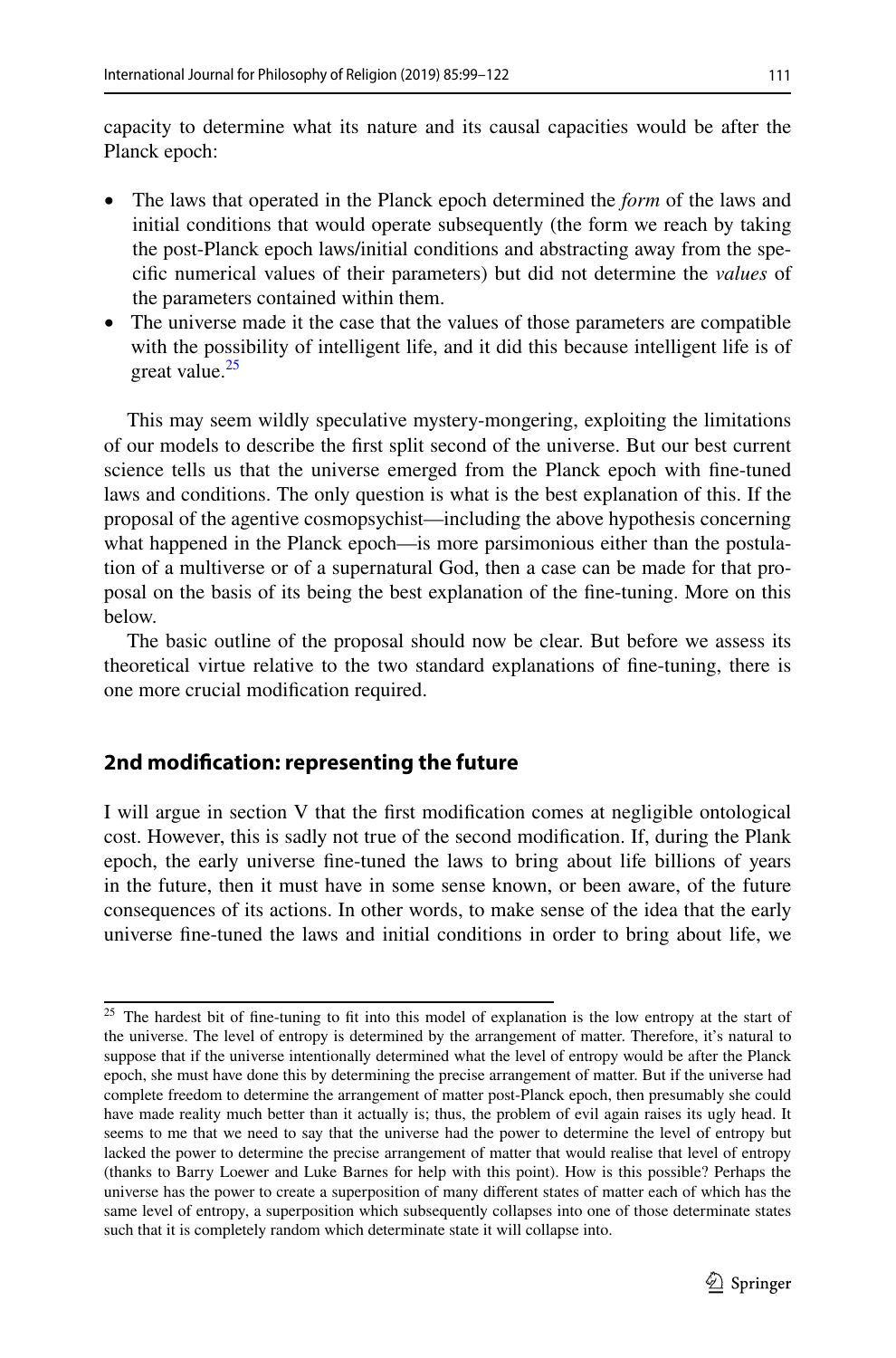need to make sense of the idea that the universe has mental states that represent the future.

I propose that the agentive cosmopsychist should suppose that the universe has a basic disposition to form spontaneous mental representations of the complete future consequences of all of the choices available to it. In a sense, this is a very simple postulation, in that the fundamental description of the disposition itself is simple. But I don't think it can be denied that the mental representations themselves, which result from the exercise of the disposition, add considerably to the cost of the theory. $26$ 

However, crucially, this cost is less than the cost incurred through the postulation of a multiverse. The proposed representational states of the universe involve great structural complexity, as will the postulation of a multiverse. However, there are important diferences between the two proposals:

- On the multiverse hypothesis, the structural complexity is realised by an astronomical number of distinct individuals; on agentive cosmopsychism, the structural complexity is realised by the properties of a single individual.
- The multiverse hypothesis postulates an enormous number of individuals that we cannot directly observe; agentive cosmopsychism does not postulate a single new individual: it merely adds properties to an individual we already believe in, namely the physical universe. If we are already committed to constitutive cosmopsychism, this second modifcation merely adds to the complexity of the universe's consciousness.

I do not deny that this second modifcation, crucial for my proposal, comes at a cost. But it is less of a cost, I believe, than the multiverse hypothesis. This will be important in section V, in which I ague that agentive cosmopsychism ofers a better explanation of fne-tuning than its rivals.

<span id="page-14-0"></span><sup>&</sup>lt;sup>26</sup> I don't think it would be implausible for the agentive cosmopsychist simply to take this disposition as basic, just as the theist takes the omniscience of God as basic. However, I also have some thoughts about a possible account of it in more basic terms. It could be that this disposition is grounded in the universe's having an acquaintance-based grasp of its causal power, i.e. of its limited capacity to recognise and respond to reasons. Grasping the nature of a causal power involves grasping the states of afairs that that causal capacity has the potential to produce. And hence, through grasping the nature of its causal power at time T1, the universe would grasp the possible states of afairs that it has the power to produce at T2. Presumably, each of those possible states of affairs that might exist at T2 would involves the universe's having a certain causal power at T2. Thus, the universe at T1, in grasping the possible states of afairs it has the power to produce at T2, would thereby grasp the nature of all of the possible causal powers it could have at T2 (which causal power it will have will presumably depend on which choice it makes); and if the universe at T1 grasps its causal power at T2, then it has—by the same line of reasoning employed above—a grasp of the potential states of afairs that at T2 it would have the power to bring about at T3. Its grasp of these potential states of affairs will afford it a grasp of the possible states off afairs that at T3 it will have the power to bring about at T4, and so on ad infnitum.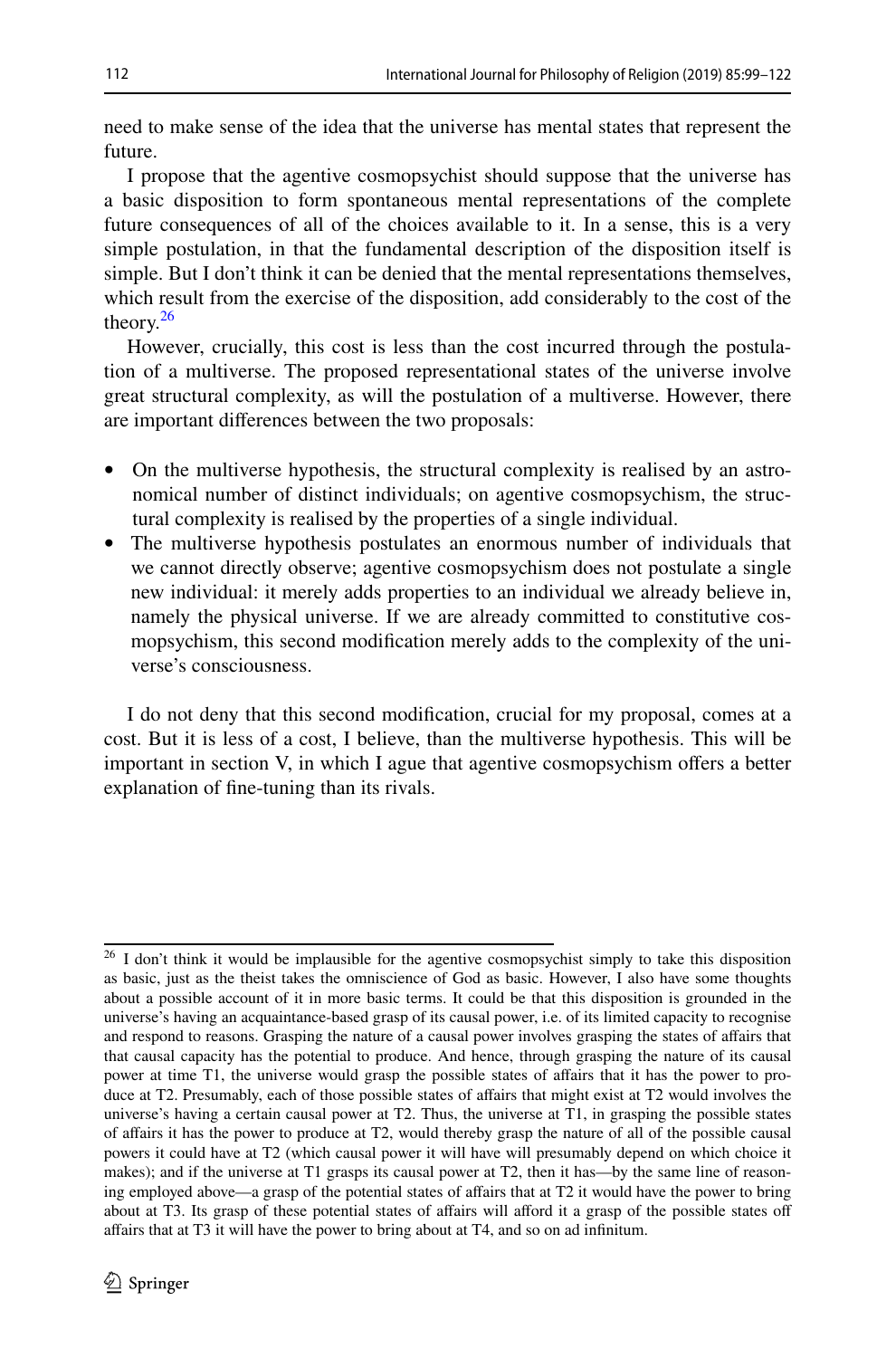#### **IV – Can fundamental agents explain the fne‑tuning?**

In the next section, we will examine whether agentive cosmopsychism ofers the *best* explanation of the fne-tuning. In this section, we will examine the prior question of whether it constitutes an explanation at all; more specifcally, we will examine whether the postulation of fundamental agents—whether of the theistic or comopsychist variety—can explain the fne-tuning. I will begin by refecting in a little more detail on the question of why we want an explanation of the fne-tuning in the frst place.

In attempting to answer this question, most point to the extreme improbability of the fne-tuning. But whilst the fne-tuning is indeed extremely improbable, any combination of the parameter-values in question would be improbable; and, of course, each parameter had to have some value of other. Why then do we think that the fact that they turned out to have *these* values, rather than some other combination, needs explaining?

It is important to distinguish between something's being *improbable*, and something's being such that it's *improbable that it happened by chance*. [27](#page-15-0) Consider a random arrangement of pebbles on a beach. The fact that the pebbles happened to fall into *that exact arrangement*, of all the locations each might have had, is extremely improbable. But we don't think that this precise arrangement of pebbles requires explanation, as we don't fnd it improbable that it came about by chance. In order for some event to be not only improbable but also improbable that it happened by chance, it must be in some way marked out from all other possibilities. Suppose the pebbles clearly formed a complicated English word. Although this arrangement of pebbles is in a sense as improbable as any other arrangement, we would fnd it improbable that this happened by chance. We would seek an explanation, such as the hypothesis that someone had arranged them that way.

Returning to the topic at hand, suppose the strong nuclear force had turned out to have a value of 0.009 (rather than the fne-tuned value of 0.007). That would have been extremely improbable: Of all the values it could have had, it turned out to have exactly *that* value. But this fact would not have needed explaining.<sup>28</sup> For there is nothing that marks out that value from other values, so as to incline us to think it improbable that the strong nuclear force had that value by chance.

The reason we think that the value of 0.007 needs explaining is, of course, that it is the value required for life. But pointing this out just pushes the lump to another part of the carpet, for we now need to ask what's so special about life. If the strong nuclear force had the value 0.009, then presumably this would have made a diference; let us imagine that only in universes with a strong nuclear force of 0.009 are there precisely  $10^{80}$  neutrons. We could then say that a value of 0.009 is 'fine-tuned'

<span id="page-15-0"></span><sup>&</sup>lt;sup>27</sup> In the discussion of this paragraph, I am largely following the approach and examples employed by White [\(2007](#page-24-32)) in a slightly different context.

<span id="page-15-1"></span><sup>&</sup>lt;sup>28</sup> Of course, there would have been no one about to explain or not explain the value of the strong nuclear force in a universe in which its value is 0.009. Nonetheless, I am assuming that *whether or not a given phenomenon requires explanation* is not determined by the preferences or actions of human beings.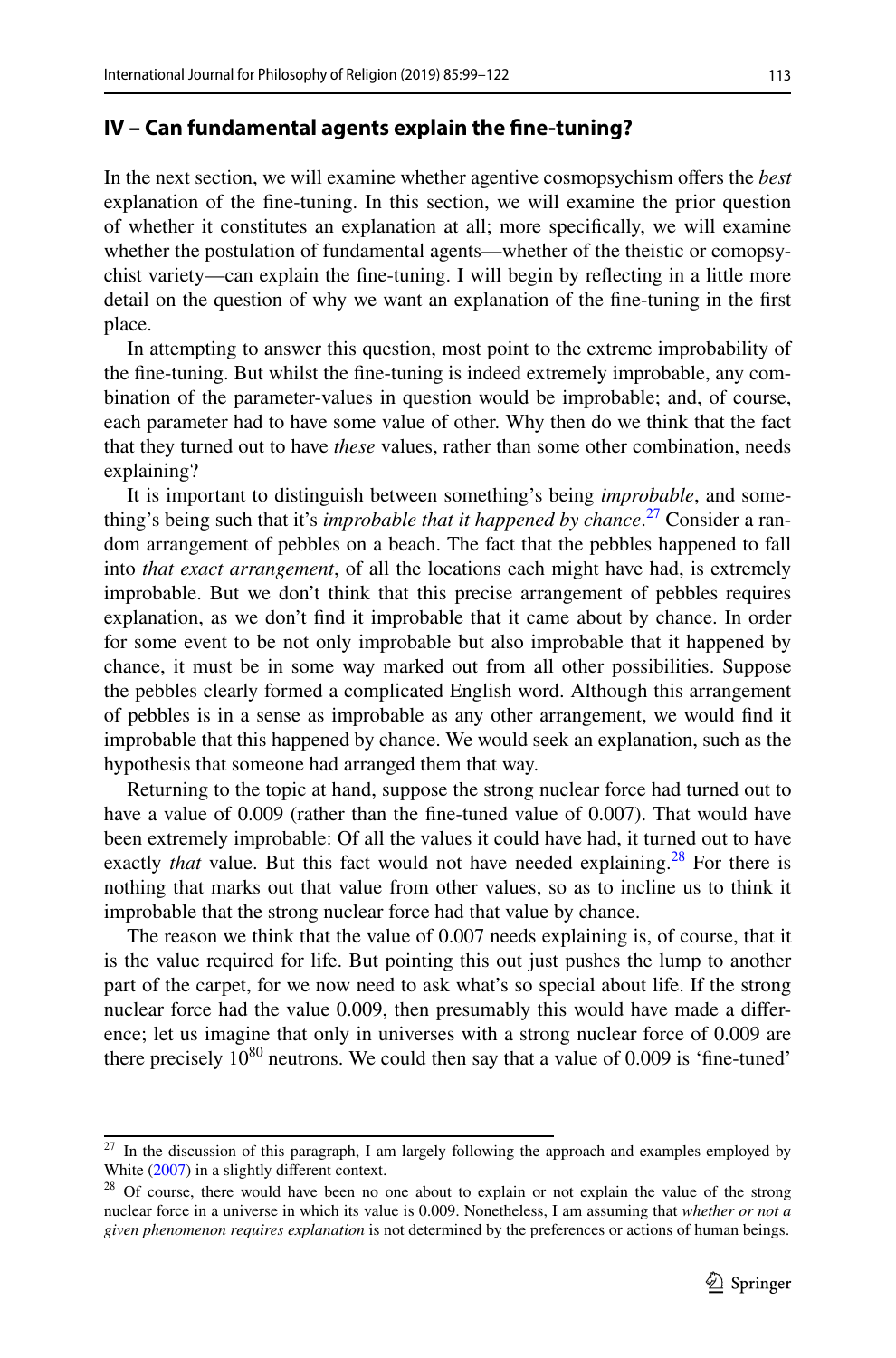to allow a world with precisely  $10^{80}$  neutrons, just as in our world the strong nuclear force is fne-tuned to allow a world with life. Still, it would not cry out for explanation if the strong nuclear force was 'fne-tuned' for this result, as there is nothing special about there being precisely  $10^{80}$  neutrons.

The diference is that life, and ultimately intelligent life, is of great value. Without life, and especially without intelligent life, the universe would have had infnitely less value than it actually does; indeed, it is not implausible that it would have had no value. The fact that the strong nuclear force is precisely 0.007 is remarkable not simply because it is improbable (any number would have been equally improbable), but because it is precisely the number needed for allowing the universe to be a place of great value. More generally, of all the values the parameters of the laws/initial conditions might have had, they turned out to have exactly the values required to allow the universe to be a wonderful place. It is this that many cannot accept as a fluke. $29$ 

The commitment to explaining fne-tuning, then, is dependent on a commitment to life/intelligent life being of great value. Moreover, the value in question must be of a fairly robust kind. Many philosophers hold that facts about value are dependent in some way on human preference or practices. But if the value of life is, in this way, in the eye of the beholder, then it is hard to see why the fne-tuning would need explaining. My existence is special to me in a way the existence of anyone else isn't (let's suppose). My existence is also extremely improbable; if any of my many great, great, great grandparents hadn't met, I would never have existed. And yet we don't think the fact that, against all the odds, I exist requires explanation, precisely because there's nothing objectively special about my existence as opposed to the existence of any other human being. Similarly, unless life/intelligent life is objectively of great value, the fine-tuning needs no explanation. $30$ 

<span id="page-16-0"></span> $\frac{29}{29}$  As I said in footnote 14, I agree with Hawthorne and Isaacs [\(2018](#page-23-17)) that the deeper story of why the fne-tuning needs explaining should be put in Bayesian terms but that I also think for most purposes I think it's fne to discuss the fne-tuning in terms of the ideology of inference to the best explanation. Moreover, I still think we need to commit to the objectivity of value when giving the Bayesian fnetuning argument for design, in order to answer the worries about the motivations of the cosmic agent discussed in the rest of this section. If there is something objectively valuable about life, then fne-tuning is more likely conditional on the laws/initial conditions having been chosen by an agent than it is conditional on the laws/initial conditions having a non-agential cause or no cause at all. If there is nothing objectively valuable about life, then a cosmic agent may happen to like life but may equally happen to like random chaos; and therefore the probability of the fne-tuning conditional on the laws/initial conditions having an agential cause is no greater than the probability of the fne-tuning conditional on the laws/initial conditions having a non-agential cause. Something along these lines is, I think, the correct response to the challenge (considered by Hawthorne and Isaacs) to the proponent of the fne-tuning argument for God to explain why the fne-tuning does not support the existence of a God with a Tungsten fetish.

<span id="page-16-1"></span><sup>&</sup>lt;sup>30</sup> The dependence of fine-tuning arguments on objective value is explored and defended in Mulgan [2015](#page-24-33). The value subjectivist proponent of the fne-tuning argument might respond in the following way: What needs explaining is that the fact that the laws of nature *mirror our preferences*; we value life, and the laws of nature are, against all the odds, fne-tuned for life. However, it is inevitable (or at least highly likely) that evolved creatures will value life, and the existence of life is impossible without fne-tuned laws. And thus, we do not need an explanation as to why these two things—the fne-tuning and the fact that humans value life—have met in the same universe.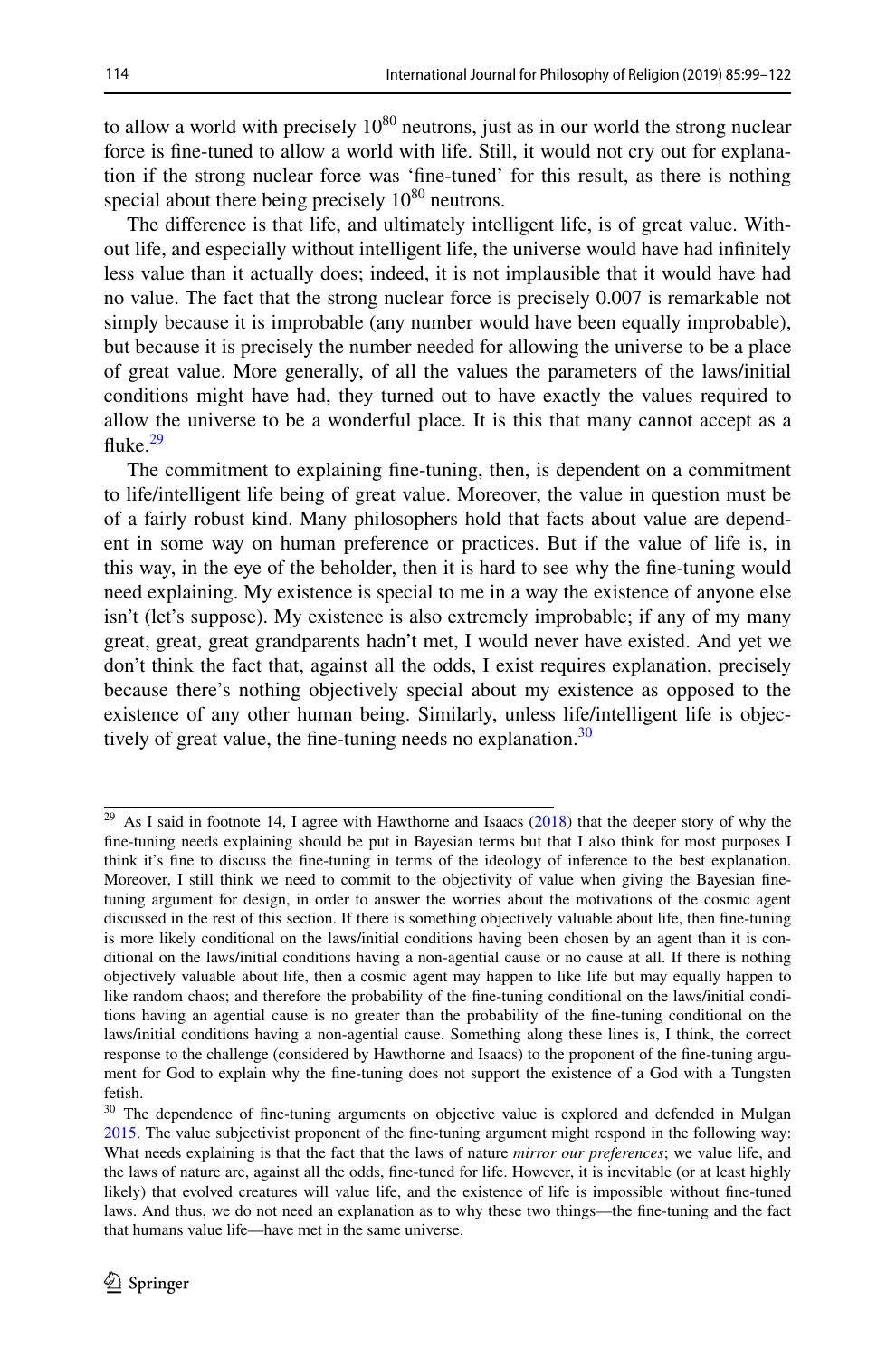The fact that the commitment to explaining fne-tuning involves a commitment to objective value is important when responding to a certain form of objection to agentive explanations of fne-tuning (of course, the target is usually taken to be God, but the same form of objection would apply equally to natural agents). The objection I have in mind is that we have no grounds for making assumptions about how a divine or cosmic agent is likely to act. Elliot Sober puts it as follows:

Our judgements about what counts as a sign of intelligent design must be based on empirical information about what designers often do and what they rarely do. As of now, these judgements are based on our knowledge of human intelligence. The more our hypotheses of intelligent designers depart from the human case, the more in the dark we are as to what the ground rules are for inferring intelligent design (Sober [2003:](#page-24-34) 38).

This objection might a good one if we are thinking of motivation along Humean lines, i.e. that agents are ultimately motivated by basic desires, basic in the sense that the agent did not adopt those desires on rational grounds. But this is not the way I am thinking of the cosmic agent. The cosmic agent acts not from a pre-existing stock of brute desires, but because she recognises what she has reason to do. $31$  Given this non-Humean understanding of the cosmic agent's agency, we are in a position to predict her motivations: she is likely to be motivated to promote what is of value.

Richard Swinburne has argued that an agent who knows the normative truth, and who is not subject to non-rational infuences, will inevitably perform the best pos-sible action [if there is one (Swinburne [2004:](#page-24-31) Ch. 5)]. If she knows what she has overwhelming reason to do, and there are no desires pressing her in another direction, then why on earth wouldn't she do it? Perhaps Swinburne exaggerates, but it is certainly not surprising or unlikely that an agent with a capacity to recognise and respond to reasons should be motivated to do what she has reason to do. In so far as we think life is of great objective value, then it is likely that a (non-Humean) cosmic agent would be motivated to bring it about.

Or at least this is the case assuming that the cosmic agent's capacity to recognise and respond to reasons works well. What right do we have to suppose that? And what right do we have to suppose that the cosmic agent is not subject to irrational desires? These are all possibilities, but they are not all equally simple. Richard Swinburne points out that, in the absence of evidence to the contrary, scientifc practice has exhibited a preference for the values of zero and infnite over values in between, on the basis of their greater simplicity:

…the hypothesis that some particle has zero mass, or infnite velocity, is much simpler than the hypothesis that it has a mass of 0.34127 of some unit, or a velocity of 301,000 km/sec. A fnite limitation cries out for an explanation of why there is just that particular limit, in a way that limitlessness does not. And scientifc practice shows this preference for infnite values over fnite values of a property. It preferred to postulate that light had an infnite velocity rather

<span id="page-17-0"></span><sup>&</sup>lt;sup>31</sup> Given that the cosmic agent is a person, it seems appropriate to refer to her with a personal pronoun.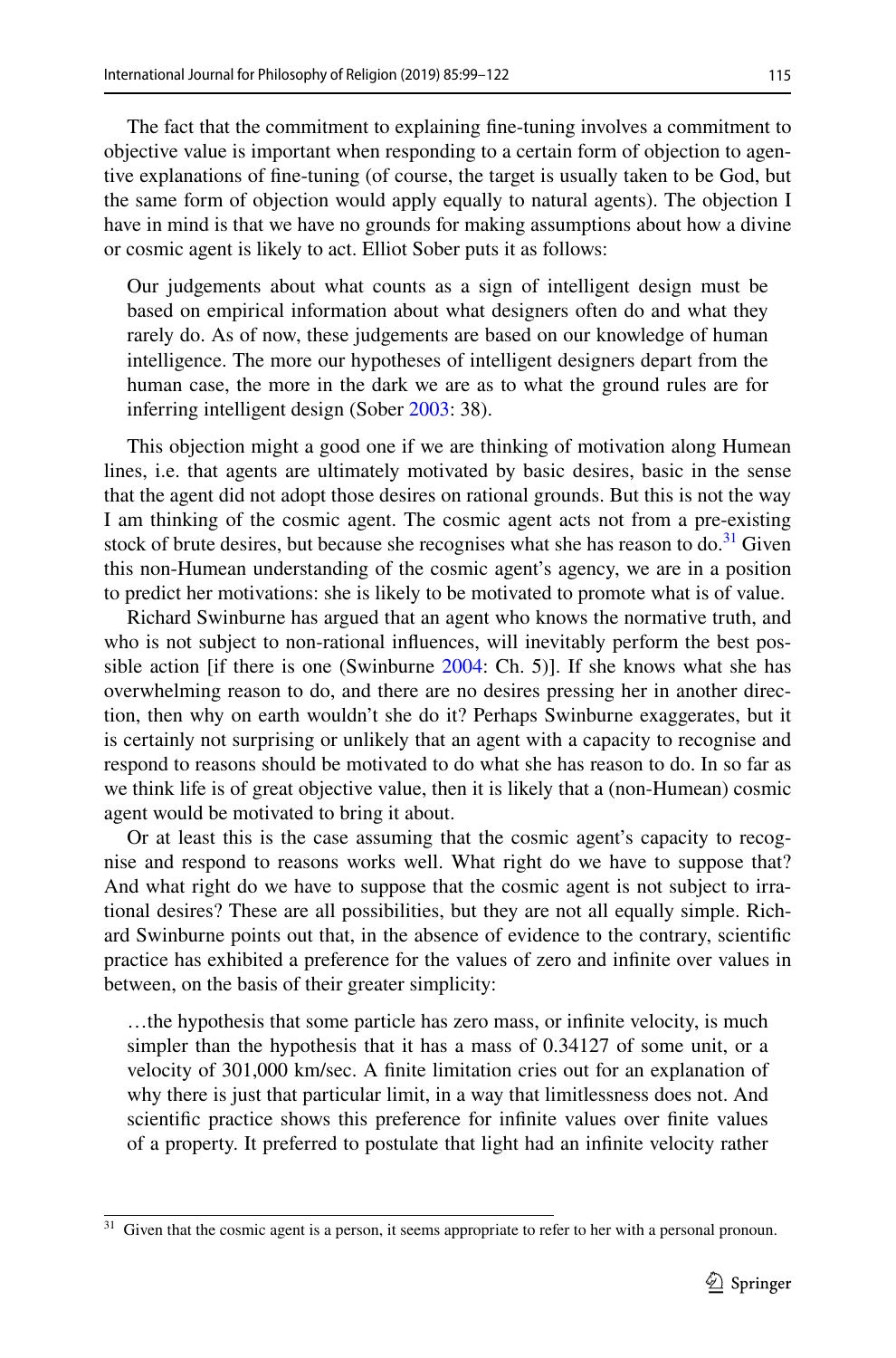than a particular large fnite velocity – for example, 301,000 km/sec. – until data found that were very improbable on the former hypothesis…And…[scientists]…have always preferred hypotheses that some particle had zero mass to hypotheses that it had some very small mass, when both were equally compatible with the data. There is a neatness about zero and infnite that particular finite numbers lack (Swinburne [2004:](#page-24-31) 55 and 97).

With reference to these kind of considerations, Swinburne argues that the postulation of an all-knowing and all-powerful divine being is much simpler than the postulation of a divine being with some arbitrary limit to its knowledge or power (Swinburne: 2004: Ch. 5). Along similar lines, I submit that the hypothesis that the universe has a fawless capacity to recognise and respond to reasons is much simpler than the hypothesis that this capacity of the universe has some arbitrary faw; likewise, the hypothesis that the universe is not subject to irrational desires is simpler than the hypothesis that it is.<sup>32</sup> In the absence of any reason to believe a more complex hypothesis, a simpler one is to be preferred.

Along similar lines, I am inclined to think that the postulation of an evil or irrational cosmic agent to explain the sufering and imperfections of the world is inferior to the postulation of a cosmic agent of limited power. In his 'evil God challenge', Stephen Law demands of the theist an explanation of why an evil God is less likely than a good God (Law [2010](#page-24-35)). One could argue that the good in the world allows us to rule out an evil God, but such a case would seem to mirror the familiar argument that the evil in the world rules out a good God. Whilst I agree that the problem of evil makes theism untenable, I do think a case can be made that an evil divine agent is less likely than a good one, at least if we have a non-Humean understanding of divine agency. On a Humean conception of the divine agent, God could have any desires whatsoever, and an evil God is just as likely as a good God.<sup>33</sup> However, if the evil God is a non-Humean agent, then there must be some explanation of her evil motivations. Perhaps her capacity to recognise reasons is in some way fawed; perhaps she is subject to irrational desires; perhaps there is a mixture of the two. In any case, a theory that postulates an evil God must tell some such story, and moreover it must be one that predicts the universe as we fnd it. Such a theory is going to end up extremely complicated. My preferred story—that the cosmic agent has a fawless capacity to recognise and respond to reasons but has power-limitations expressed by the laws of physics—is much simpler.

<span id="page-18-0"></span><sup>&</sup>lt;sup>32</sup> My argument here is very much influenced by Swinburne [2004,](#page-24-31) but I disagree with him in two respects: (i) Although the ascription of omniscience is, in a sense, very simple, I agree with Richard Dawkins [\(2006](#page-23-23): Ch 4) that the complex representational states of God entailed by Her omniscience constitute a signifcant cost to theism (similarly, my cosmic agent's awareness of the future involves signifcant cost), (ii) Although there is a simplicity-based consideration in favour of omnipotence, the existence of evil renders it more probable overall that the fundamental agent (if there is one) has limited power.

<span id="page-18-1"></span><sup>&</sup>lt;sup>33</sup> I am setting aside for the sake of this discussion other arguments that might give us reason to think that God is perfectly good, such as the ontological argument.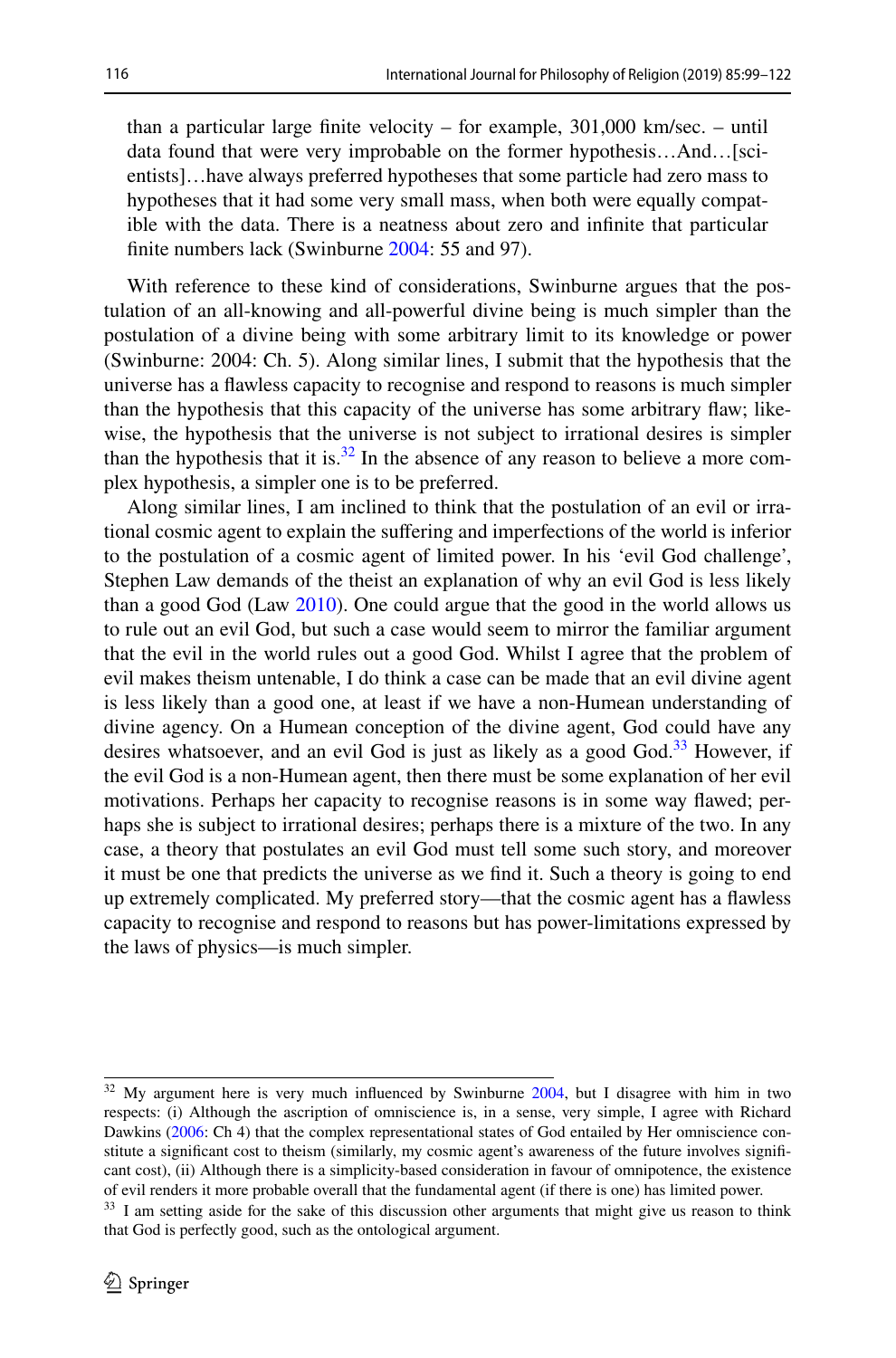To emphasise, I am not assuming a non-Humean view of *human* agency, only of cosmic agency.[34](#page-19-0) I *am* assuming a commitment to objective value. But, as I have argued, one already has that commitment if one is committed to explaining fne-tuning.

With the non-Humean conception of the cosmic agent in place, the agentive cosmopsychist's explanation of the fne-tuning is straightforward. It is not left an intolerable fuke that, of all the values the parameters might have had, they turned out to have exactly the values required to make a universe of value; rather this fact is explained in terms of the rational responsiveness of a cosmic agent of limited power.

### **V – Why agentive cosmopsychism ofers the best explanation of the fne‑tuning**

If the fne-tuning needs explaining, which I'm assuming it does, and there are multiple hypotheses that explain it, then we must try to assess without prejudice which is the best hypothesis. I will assume:

- (i) that all three hypothesis we have considered—theism, the multiverse hypothesis and agentive cosmopsychism—explain the fne-tuning, in the sense of rendering it not an implausible fluke,  $35$ and hence:
- (ii) that we must decide which is the best explanation on the basis of  $(A)$  comparisons of theoretical virtue, such as parsimony (and simplicity more generally), elegance and unity, and (B) other advantages or disadvantages of each theory.

I will begin by assessing the relative theoretical virtue of the theories, before turning to other considerations.

Agentive cosmosychism is clearly more theoretically virtuous than theism. Both postulate a fundamental mind. But the fundamental mind postulated by theism is supernatural, immaterial and metaphysically necessary, leading to a disunifed theory (God on the one hand, the natural universe on the other) and a signifcant cost in terms of qualitative parsimony (a commitment to both physical and non-physical kinds, and to both necessary and contingent kinds). Agentive cosmopsychism, in supposing that this fundamental agent is the intrinsic nature of the contingent, physical universe, avoids these costs.

How does agentive cosmopsychism fare in comparison to the multiverse hypothesis, as regards theoretical virtue? I have already argued that the second modifcation to turn constitutive cosmopsychism into agentive cosmopsychism incurs less cost than the multiverse hypothesis. But perhaps one might think that the frst

<span id="page-19-0"></span><sup>&</sup>lt;sup>34</sup> In Goff [2018](#page-23-24) I provide grounds for accepting a non-Humean account of human agency. This could provide further support for agentive cosmopsychism: if we already have a commitment to human non-Humean agency, then the postulation of non-Humean cosmic agency is not a wholly new commitment.

<span id="page-19-1"></span><sup>&</sup>lt;sup>35</sup> I am assuming for the sake of discussion that the multiverse would explain the fine-tuning. In fact, there is reason to doubt this: see, for example, White [2000.](#page-24-36) I am currently working on a paper on the White argument.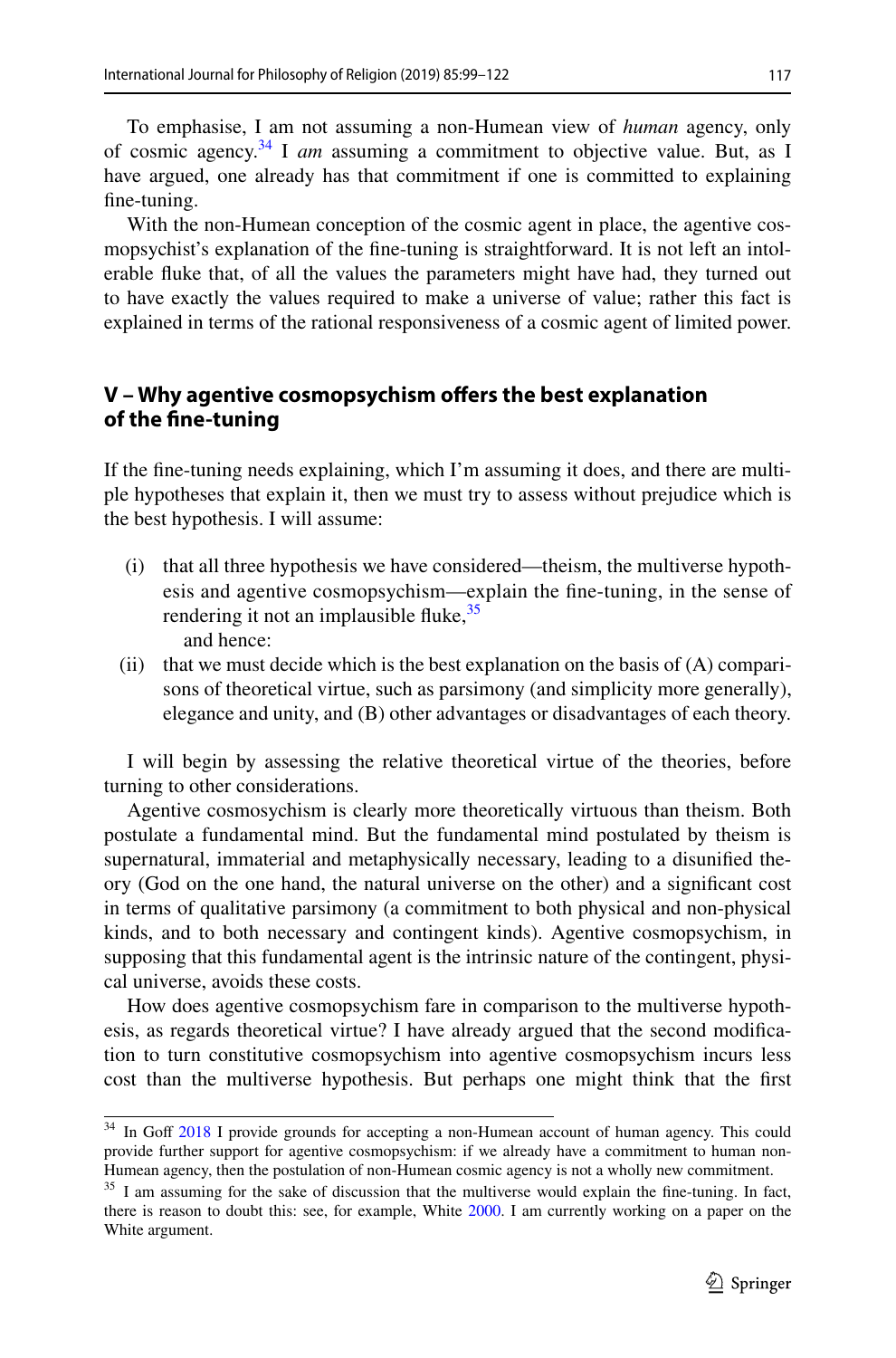modifcation, or a basic commitment to Russellian monism itself, incurs more of a cost than a commitment to the multiverse hypothesis. Let us take these in turn.

I can see no grounds for thinking that constitutive cosmopsychism is more costly than any other form of Russellian monism. Priority monism is not more costly than smallism: if anything it's much cheaper, as there's only one fundamental thing! And a Russellian monist priority monist has to think there's some intrinsic nature to the cosmos. I can't see why the supposition that its intrinsic nature is consciousnessinvolving is any less costly than the supposition that it involves some non-consciousness-involving intrinsic nature (and if my simplicity argument for panpsychism goes through, it's less costly).

What about the move from cosmopsychism in which the universe is a nonrational 'mess'—call this 'standard cosmopsychism'—to cosmopsychism in which the universe is a rational agent (the first modification described above)? It is difficult to refect on this question dispassionately, as we are strongly inclined for cultural reasons to think of the thesis that the universe is an agent as a ludicrously extravagant cartoon. But recall that agentive cosmopsychism is consistent with everything we can observe, and if we do manage to dispassionately assess its relative parsimony, it is not obvious that the transition to it—at least once one is already a Russellian monist—involves any cost at all.

After all, the  $(non-Humean)^{36}$  Russellian monist priority monist must make some postulation to account for the natural necessity that drives the universe; let us assume (refecting the norm) that the standard cosmopsychist attributes to the universe multiple non-rational causal powers, in virtue of which the universe brings into being future states of itself in response to present states of itself. The agentive cosmopsychist instead postulates a limited capacity to recognise and respond to reasons. Which postulation is simpler? There are consideration of parsimony favouring each option:

- *Considerations in favour of Standard Cosmopsychism*—The causal capacity postulated by the agentive cosmopsychist is perhaps a little more complex than any single non-rational disposition, in that it involves a recognitional state (recognising that one has reason to  $\varphi$ ) and a responsive state (responding to that reason by φing).
- *Considerations in favour of Agentive Cosmopsychism*—The agentive cosmopsy-chist postulates only one causal capacity rather than multiple.<sup>[37](#page-20-1)</sup>

<span id="page-20-0"></span><sup>&</sup>lt;sup>36</sup> As I explained in footnote 21, agentive cosmopsychism involves a commitment to non-Humeanism about causation. This is not an especially contentious theoretical preference.

<span id="page-20-1"></span><sup>&</sup>lt;sup>37</sup> On agentive cosmopsychism, the specification of the constraints of the universe's rational causal capacity—which express the complete laws of fundamental physics—will be more complex than the specifcation of any single causal power postulaedt by the standard cosmopsychist. But the complexity involved in specifying the fundamental power postulated by the agentive cosmopsychist will mirror the complexity of the causal powers postulated by the standard cosmopsychist taken as a whole (for those causal powers, as a whole, express the complete laws of physics). In this respect, the two hypotheses are equally complex. In saying that the agentive cosmopsychist 'postulates only one causal capacity' I was setting aside the second modifcation discussed in section III, which we have already (in section III) compared in cost to the multiverse hypothesis.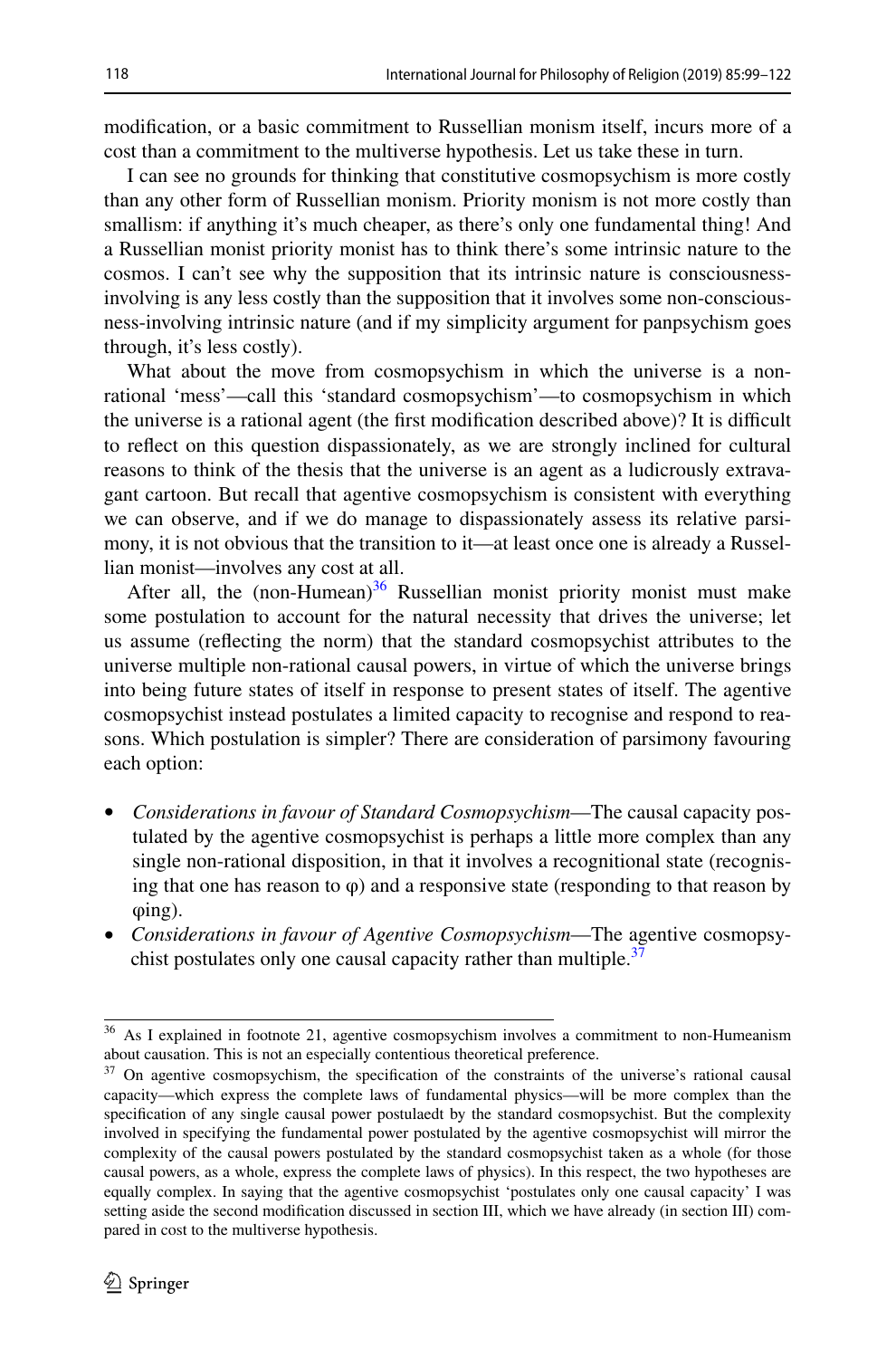In my judgment, the postulations of the agentive cosmopsychist are overall simpler. Perhaps some will disagree, but there is clearly not much in it. Even if the move from standard cosmopsychism to agentive cosmopsychism does involve a cost, that cost is negligible. When compared to other forms of Russellian monism, basic agentive cosmopsychism (i.e. cosmopsychism with the frst modifcation) is not especially costly.

What of the cost simply of being a Russellian monist, or more specifcally of postulating an intrinsic nature to physical reality, rather than just believing in the causal-structural properties postulated by physical science? If the regress argument against causal structuralism discussed earlier is sound, then we have no choice but to postulate an intrinsic nature to matter. Even if that argument isn't sound, the advantages of Russellian monism in terms of accounting for consciousness may make it worth postulating an intrinsic nature to physical reality. But suppose one rejects all independent reasons to postulate an intrinsic nature to matter (the regress argument and the knowledge/conceivability arguments that try to show that consciousness can't be explained in causal-structural terms) and is just looking for an explanation of the fne-tuning. Is it better to go for the multiverse hypothesis or agentive cosmopsychism? This is tough judgment call, but it seems to me overall better to add a little to the universe we have rather than to invest in an astronomical number of extra universes.

Moving on from considerations of theoretical virtue, the most signifcant advantage of agentive cosmopsychism is that it avoids the false predictions of its rivals. It is not subject to Penrose's Boltzmann brain problem, discussed above. And as regards the problem of evil, the agentive panpsychist is able to explain the imperfections of reality in terms of the limited powers of the universe. Indeed, she might plausibly claim that the universe made reality as good as possible given its limited powers.

Perhaps one could argue that there are certain possible values of the parameters of our physics that would have made the universe signifcantly better and press a problem evil against agentive cosmopsychism on this basis, but in the absence of such an argument it is not clear that agentive cosmopsychism faces any difficulty in this area. Even if such an argument could be pressed, it's possible that it could be countered by further qualifying the powers of the universe; we'd have to see the details. In any case, agentive cosmopsychism is in a signifcantly better position than theism with respect to the existence of evil and sufering.

Perhaps the theist may further support the existence of God with other arguments of natural theology, with the hope of showing that overall theism is to be preferred. I obviously do not have space here to consider all such possible strategies, and so will confne myself to making brief comments about the two other most discussed arguments for God: the ontological argument and the cosmological argument:

#### **The ontological argument**

If the ontological argument is sound, then the necessary existence of God can be demonstrated a priori, and hence the fne-tuning argument for God is redundant.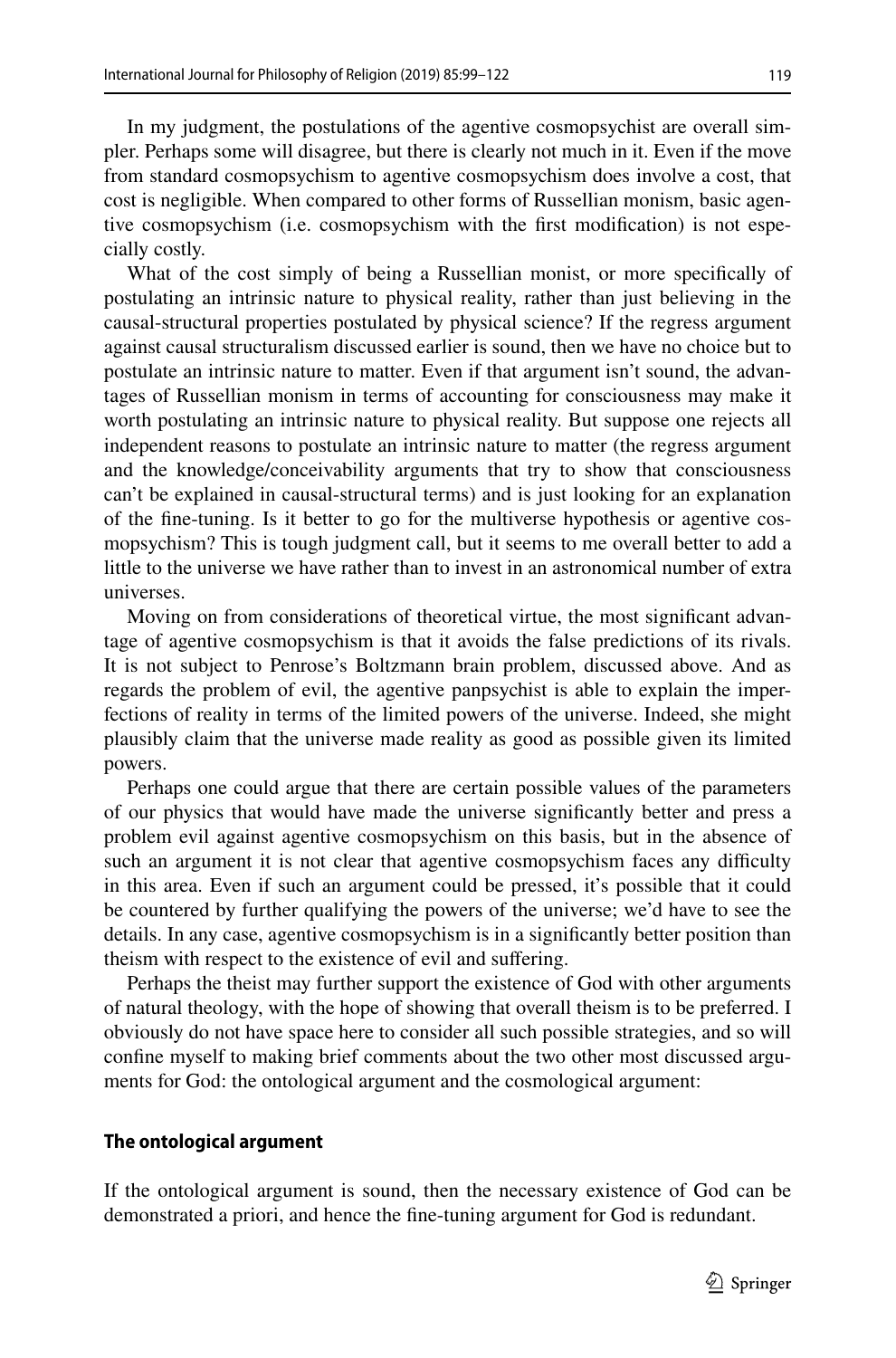#### **The cosmological argument**

Suppose the cosmological argument is able to demonstrate the existence of a timeless and necessarily existent cause of the big bang. In this case, the agentive cosmopsychist can accommodate this fnding by adopting the following two theses:

- the entity E that is the physical universe exists necessarily and has its spatiotemporal properties contingently (i.e. 'physical universe' is a phase sortal of E as 'adulthood' is a phase sortal of a person),
- E as a non-spatiotemporal entity caused the big bang (i.e. the non-physical phase of E caused its physical phase). $38$

Given that physical science tells us nothing of the intrinsic nature of the universe, physical science can give us no grounds for holding that something with such an intrinsic nature is essentially spatiotemporal. In this way, the agentive cosmopsychist is able to avoid both the theistic problem of evil and a vicious dichotomy between God and the universe. In other words, one can accept the fnding of the cosmological argument whilst still avoiding the profigate and problematic implications of the- $\lim_{n \to \infty} 39$  Of course, the cosmological argument may not demonstrate anything significant at all, in which case a contingentist form of agentive cosmopsychism will have even more of an advantage over theism in terms of parsimony.<sup>[40](#page-22-2)</sup>

### **VI – Conclusion**

I have argued not only that agentive cosmopsychism can explain the fne-tuning, but that it ofers an explanation superior to its two main rivals: theism and the multiverse hypothesis. Those who accept the need to explain fne-tuning ought to take the view seriously.<sup>[41](#page-22-3)</sup>

<span id="page-22-0"></span><sup>38</sup> Obviously we need to read 'phase' talk here in such a way that a phase can be non-temporal. If one is in doubt about the coherence of this, one can just stick to what is outside of the brackets.

<span id="page-22-1"></span> $39$  Craig ([1991\)](#page-23-25) argues that a timeless cause of the universe must be personal. I don't find these arguments persuasive, but in any case, the agentive cosmopsychist can accept their conclusions. There isn't, as far as I can see, anything in the cosmological argument that gives us grounds for believing that the cause of the universe is *omnipotent* or that that entity is *presently supernatural.*

<span id="page-22-2"></span> $40$  I lay out this position in more detail in Goff (forthcoming).

<span id="page-22-3"></span><sup>&</sup>lt;sup>41</sup> This paper was written with support from a Summer Stipend from the Templeton project 'Pantheism and Panentheism'. I am grateful for comments from Yujin Nagasawa, Andrei Buckaref, Hedda Hassel Mørch, Barry Loewer, Luke Barnes, David Chalmers, Emma Bullock, Fana Schiefen, Godehard Brüntrup, Ludwig Jaskolla, Benedikt Göcke, two anonymous reviewers and participants at 'Idealism and the Mind–Body Problem', NYU Shanghai June 2017, 'Panpsychism and Panentheism', Catholic Academy of Schwerte February 2018, and at my presentation of this paper at the Ian Ramsey Centre, University of Oxford, March 2018, as part of the 'God, Good and Evil, in a Scientifc Age' series. After publishing a popular version of this article, I was contacted by Justin Gaudry, who published a version of the same idea in a blog post in 2008 <https://panexperientialism.blogspot.com/2008/08/goldilocks-enigma.html>(the term 'cosmopyschism' was also coined on Gaudry's blog).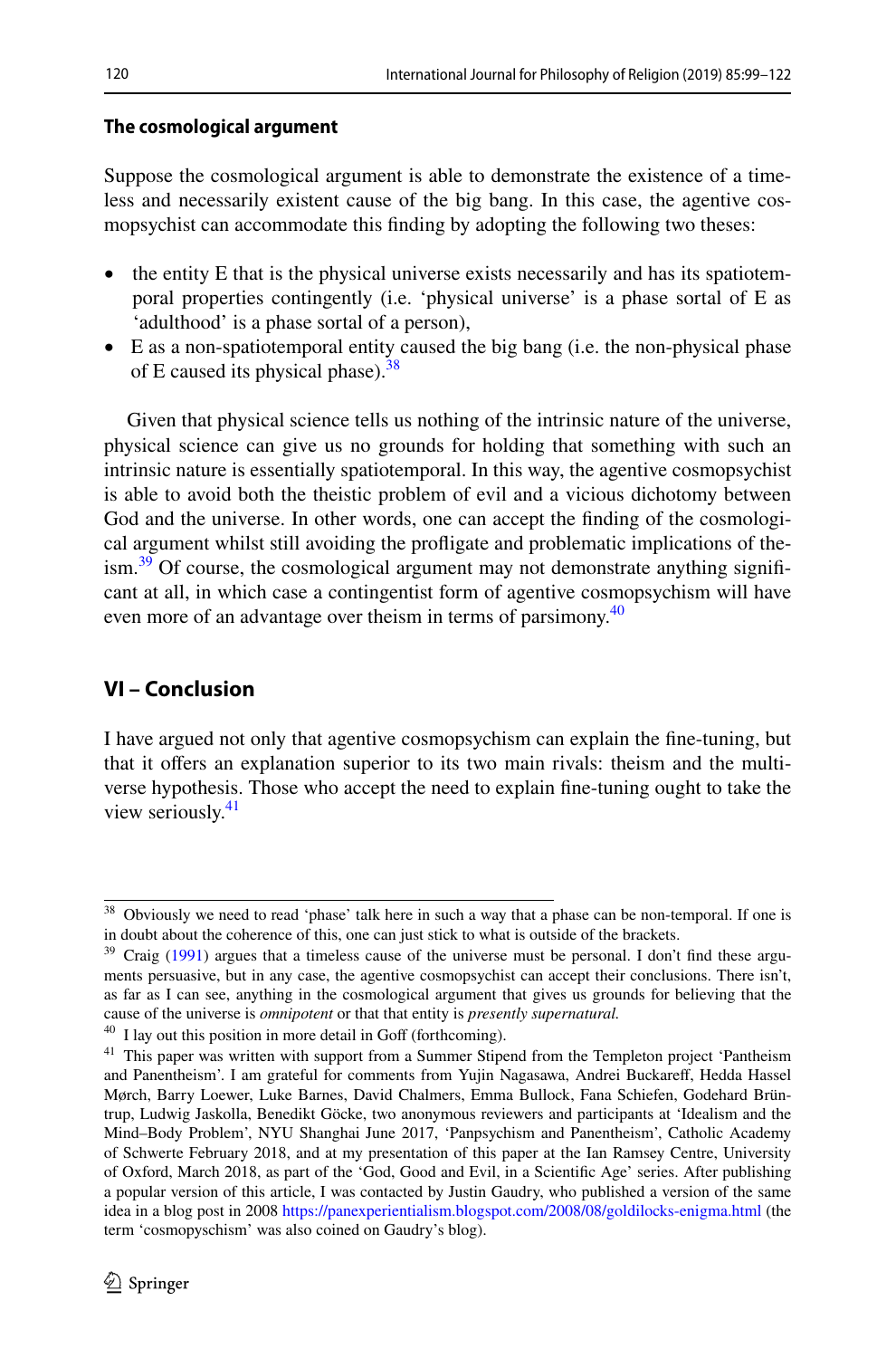**Funding** Funding was provided by John Templeton Foundation.

**Open Access** This article is distributed under the terms of the Creative Commons Attribution 4.0 International License ([http://creativecommons.org/licenses/by/4.0/\)](http://creativecommons.org/licenses/by/4.0/), which permits unrestricted use, distribution, and reproduction in any medium, provided you give appropriate credit to the original author(s) and the source, provide a link to the Creative Commons license, and indicate if changes were made.

### **References**

- Albahari, M. (Forthcoming). Beyond cosmopsychism and the Great I Am: How the world might be grounded in universal 'Advaitic' consciousness. In W. E. Seager (Ed.), *The Routledge handbook of panpsychism*. London: Routledge.
- <span id="page-23-5"></span>Armstrong, D. M. (1997). *A world of states of afairs*. Cambridge: Cambridge University Press.
- <span id="page-23-9"></span>Bennett, K. (2003). Why the causal exclusion problem seem intractable, and how, just maybe, to tract it. *Nous, 37*(3), 471–497.
- <span id="page-23-0"></span>Bird, A. (2007). *Nature's metaphysics: Laws and properties*. Oxford: Oxford University Press.
- <span id="page-23-4"></span>Blackburn, S. (1990). Filling in space. *Analysis, 50,* 62–65.
- <span id="page-23-20"></span>Bradley, D. J. (2009). Multiple universes and observation selection efects. *American Philosophical Quarterly, 46,* 61–72.
- <span id="page-23-3"></span>Campbell, K. (1976). *Metaphysics: An introduction*. Encino, CA: Dickson.
- <span id="page-23-14"></span>Chalmers, D. (2016). The combination problem for panpsychsim. In G. Brüntrup & L. Jaskolla (Eds.), *Panpsychism: Contemporary perspectives*. New York: Oxford University Press.
- <span id="page-23-7"></span>Chalmers, D. J. (2009). The two-dimensional argument against materialism. In B. McLaughlin (Ed.), *The Oxford handbook of the philosophy of mind*. Oxford: Oxford University Press.
- <span id="page-23-8"></span>Chalmers, D. J. (2015). Panpsychism and panprotopsychism. In T. Alter & Y. Nagasawa (Eds.), *Consciousness in the physical world: Essays on Russellian monism*. Oxford: Oxford University Press.
- <span id="page-23-15"></span>Coleman, S. (2006). Being realistic: Why physicalism may entails panexperientialism. *Journal of Consciousness Studies, 13*(10–11), 40–42.
- <span id="page-23-13"></span>Coleman, S. (2014). The real combination problem: Panpsychism, microsubjects and emergence. *Erkenntnis*, *79*(1), 19–44.
- <span id="page-23-10"></span>Coleman, S. (2016). Panpsychism and neutral monism: How to make up one's mind. In G. Brüntrup & L. Jaskolla (Eds.), *Panpsychism: Contemporary Perspectives*. New York: Oxford University Press.
- <span id="page-23-16"></span>Collins, R. (2009). The teleological argument: An exploration of the fne-tuning of the cosmos. In W. L. Craig & J. P. Moreland (Eds.), *The Blackwell companion to natural theology*. Oxford: Blackwell.
- <span id="page-23-25"></span>Craig, W. L. (1991). The existence of god and the beginning of the universe. *Truth*, *3*, 85–96.
- <span id="page-23-22"></span>Dancy, J. (2000). *Practical reality*. Oxford: Oxford University Press.
- <span id="page-23-23"></span>Dawkins, R. (2006). *The God delusion*. New York: Random House.
- <span id="page-23-1"></span>Ellis, B. (2001). *Scientifc essentialism*. Cambridge: Cambridge University Press.
- <span id="page-23-2"></span>Ellis, B. (2002). *The philosophy of nature: A guide to the new essentialism*. Montreal: McGill-Queen's University Press.
- <span id="page-23-11"></span>Gof, P. (2006). Experiences don't sum. *Journal of Consciousness Studies, 13,* 6.
- <span id="page-23-12"></span>Gof, P. (2009). Why pansychism doesn't help explain consciousness. *Dialectica, 63,* 3.
- <span id="page-23-6"></span>Gof, P. (2017). *Consciousness and fundamental reality*. Oxford: Oxford University Press.
- <span id="page-23-24"></span>Gof, P. (2018). Conscious thought and the cognitive fne-tuning problem. *Philosophical Quarterly, 68*(270), 98–122.
- Gof, P. (Forthcoming). A self-explaining universe. In B. Göecke & L. Jaskolla (Eds.), *Panpsychism and panentheism*. Notre Dame: Notre Dame University Press.
- <span id="page-23-19"></span>Greene, B. (2011). *The hidden reality: Parallel universes and the deep laws of the cosmos*. New York: Vintage.
- <span id="page-23-18"></span>Hartshorne, C. (1953). *Reality as a social process*. New York: Free Press.
- <span id="page-23-21"></span>Hawking, S. J. (1988). *A brief history of time*. New York: Bantam Books.
- <span id="page-23-17"></span>Hawthorne, J., & Isaacs, Y. (2018). Fine-tuning fne-tuning. In M. A. Benton, J. Hawthorne, & D. Rabinowitz (Eds.), *Knowledge, belief, and god: New insights in religious epistemology*. Oxford: Oxford University Press.